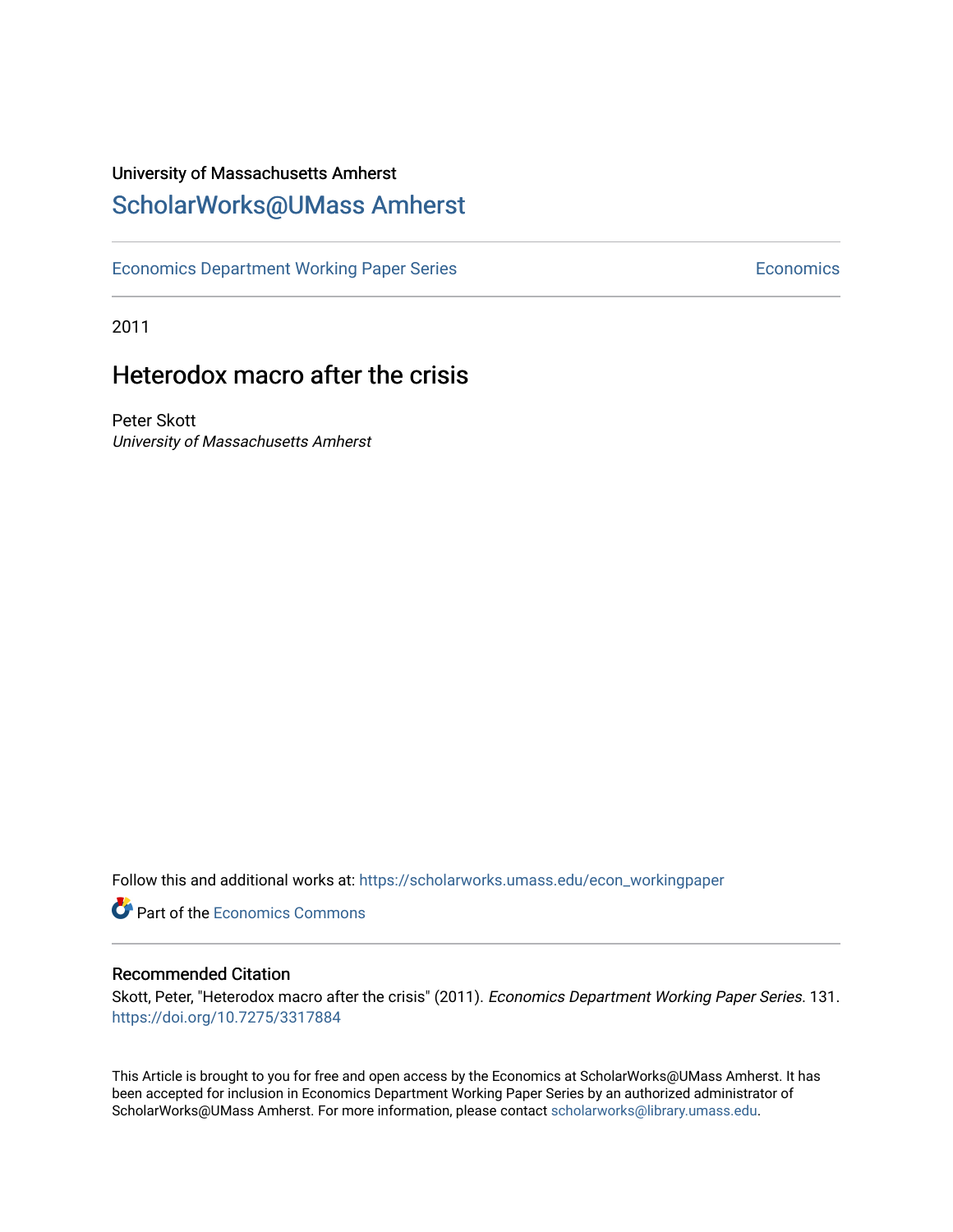# **DEPARTMENT OF ECONOMICS**

# **Working Paper**

# **Heterodox macro after the crisis**

By

Peter Skott

Working Paper 2011‐23



# **UNIVERSITY OF MASSACHUSETTS AMHERST**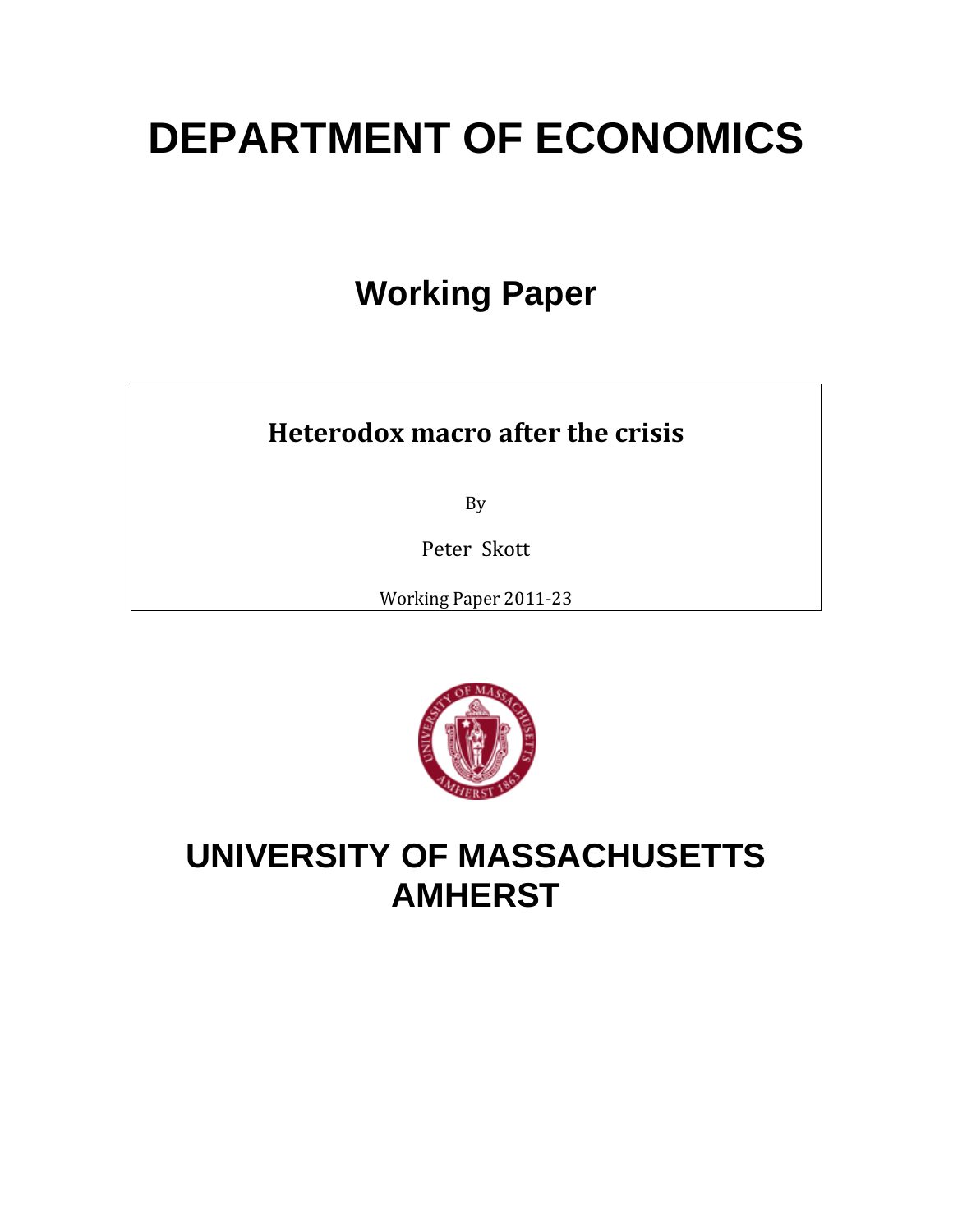### Heterodox macro after the crisis<sup>∗</sup>

Peter Skott†

#### Revised version

October 31, 2011

#### Abstract

Macroeconomics is in crisis and this creates openings for alternative perspectives. The dominant heterodox traditions, however, have shortcomings that need to be addressed, both to improve our understanding of the real world and to take advantage of the opportunities offered by the irrelevance of most mainstream macro. This paper discusses three examples of areas that need attention: (i) investment functions (where popular specifications lack behavioral and empirical support), (ii) income distribution (where key developments have received little attention) and (iii) the relation between income inequality and financial markets (where extensions of existing models may help explain financial instability).

JEL codes: E12, E21, E22 Key words: investment, earnings inequality, financial instability

<sup>∗</sup>This is a revised version of a paper presented at the Korean Association of Political Economy's conference on "Global Economic Crisis and Innovation of Economics", Daegu, 14- 15 April 2011. I wish to thank the participants at the conference, two anonymous referees, and Paul Auerbach and Soon Ryoo for helpful comments on an earlier version of the paper.

<sup>†</sup>Department of Economics, University of Massachusetts Amherst; pskott@econs.umass.edu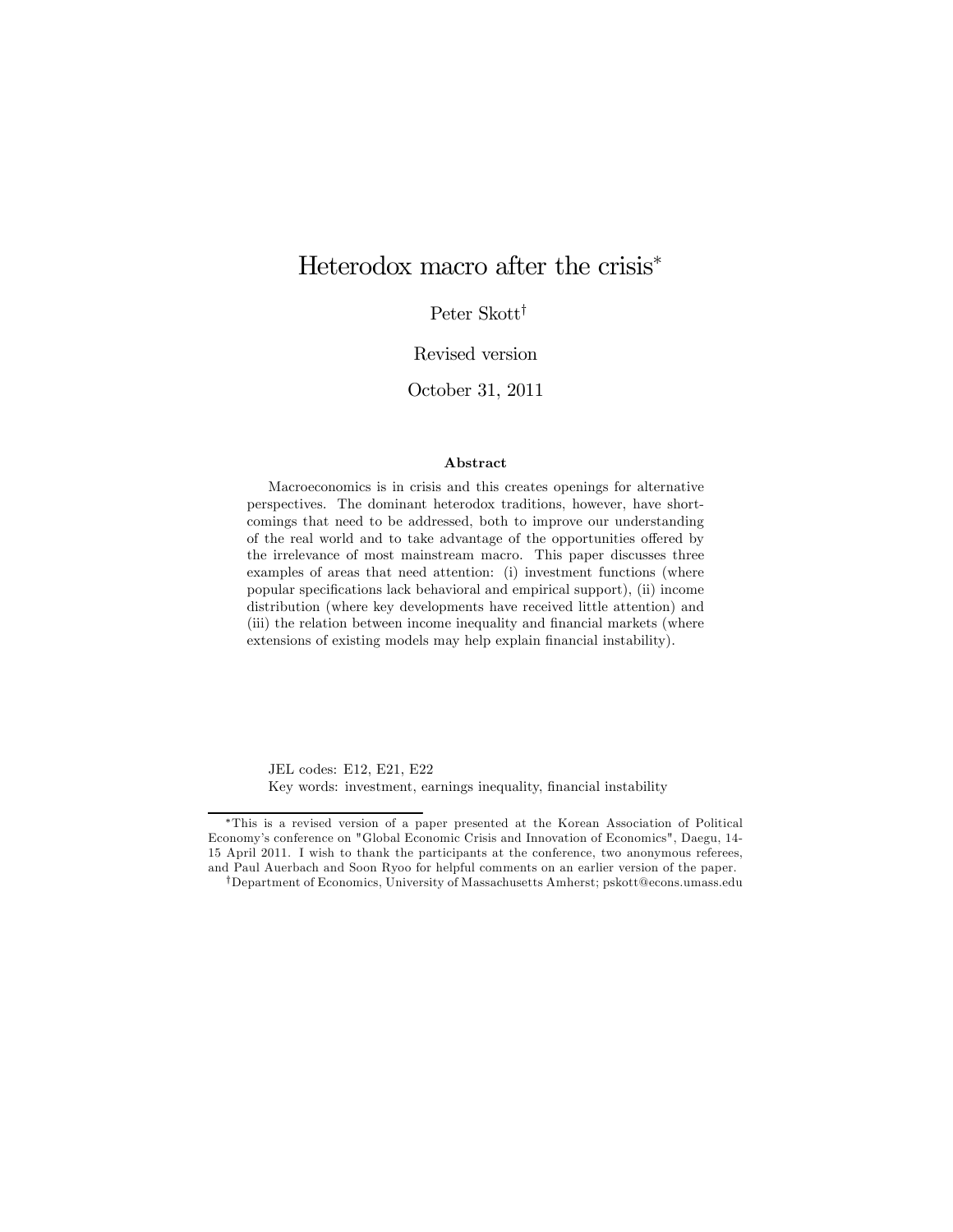#### 1 Introduction

Macroeconomics is in crisis and this creates openings for alternative perspectives. The dominant heterodox traditions, however, have shortcomings that need to be addressed, both to improve our understanding of the real world and to take advantage of the opportunities offered by the irrelevance of most mainstream macro. This paper discusses three areas that need attention: (i) investment functions (where popular specifications lack behavioral and empirical support), (ii) income distribution (where key developments have received little attention) and (iii) the relation between income inequality and financial markets (where extensions of existing models may help explain financial instability).

First, the influential neo-Kaleckian specifications of investment behavior treat the utilization rate of capital as an accommodating variable and assume that accumulation is insensitive to variations in utilization. Empirically, this assumption is at odds with the observed patterns which show fluctuations in utilization around a fairly stable long-run level. The theoretical weakness of the specification comes from the implausibility of the implied behavior of individual firms. This theoretical critique points to a more general issue. Heterodox theory rightly rejects the Lucas-style 'microeconomic foundations' of mainstream macro, but this rejection must not lead to a neglect of microeconomic behavior: our models need convincing behavioral stories.

Secondly, heterodox macroeconomics has traditionally focused on the functional distribution of income. But the dramatic increase in inequality in the US and other economies since the 1970s owes relatively little to changes in the profit share, and an understanding of recent trends requires an extension of the analysis. One element in this extension may come from the notion of 'power-biased technical change'.

Thirdly, finance has been at the center of the 'great recession', and mainstream economists are scrambling to expand their models to include financial elements. Heterodox theory has taken finance seriously, and the manifestations and effects of 'financialization' (and neoliberalism, more generally) have been analyzed in a large literature. The literature has stressed the reduction in aggregate demand following an increase in the profit share, but other changes may have been at least as important. Institutional changes have affected the composition of asset demands, and the rising earnings inequality has also had repercussions for financial markets and financial instability.

The structure of the paper follows the above outline. Section 2 discusses investment behavior. Inequality is the focus of section 3, and section 4 looks at financial issues. Section 5 contains a few concluding comments.

### 2 Investment functions and behavioral foundations

The Lucas inspired research program has been a failure. The idea that a modern macroeconomy should be analyzed through the lens of an infinitely-lived, utility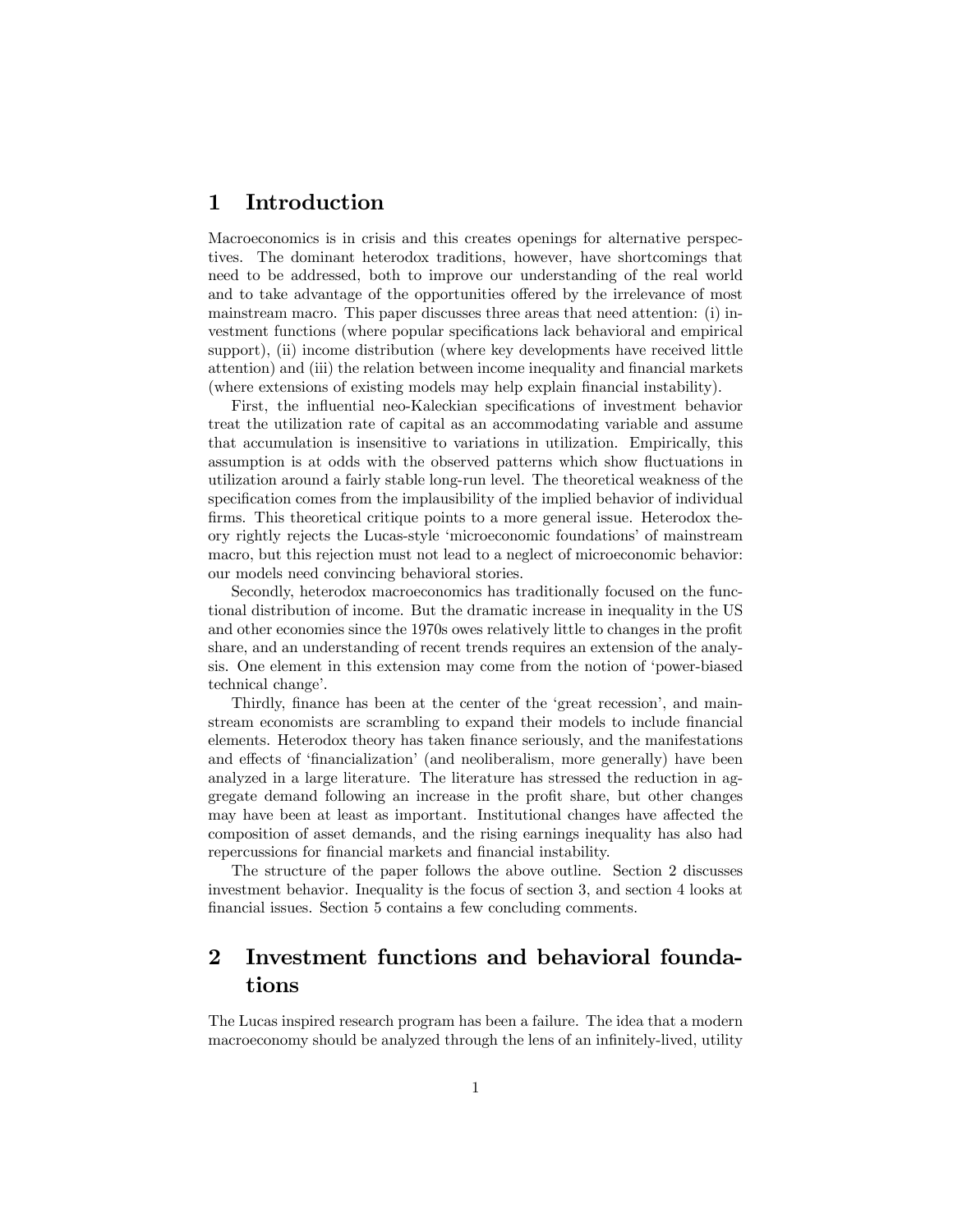maximizing representative household is bizarre, and the heterodox tradition rightly insists on the importance of the institutional and structural features of the economy. But the willingness in heterodox macro to consider different specifications and 'closures' of the macro models can be taken too far.

Real capitalism is always specific and the cultural, institutional and historical context matters for economic behavior.<sup>1</sup> But not all assumptions are equally plausible. We may reject the ways in which mainstream macro has tried to build microeconomic foundations, but that does not mean that behavioral considerations are irrelevant for the development of good macroeconomic models. The behavioral assumptions should be made explicit, and we should try to exclude models based on implausible assumptions. The modeling of investment can be used to illustrate this general argument.

In line with most post-Keynesian models, the 'Kaleckian model' ignores the choice of technique and assumes that the production function has fixed coefficients. Output is determined by aggregate demand, and all post-Keynesian models agree that the short-run utilization rates depend on aggregate demand. The Kaleckian model goes further, however. It extends the short-run variability of utilization rates to the medium and long run. The model implies that permanent shocks to aggregate demand - a change in saving rates, for instance - can lead to permanent and quantitatively significant changes in utilization. Indeed this is the key mechanism in the Kaleckian tradition that builds on Rowthorn (1981), Dutt (1984) and Marglin and Bhaduri (1990). But is this long-run variability of the utilization rate empirically plausible? And is it consistent with a reasonable story of goal-oriented behavior by firms?

The empirical question is best approached by noting how much variability is implied by the standard 'Keynesian stability condition' that the models impose. Consider a stripped-down Kaleckian model

$$
\frac{S}{K} = s(\pi)\sigma u \tag{1}
$$

$$
\frac{I}{K} = \gamma_0 + \gamma_1 u \tag{2}
$$

$$
\frac{S}{K} = \frac{I}{K} = g + \delta \tag{3}
$$

where  $S, I, K$  are saving, investment and the capital stock, all in real terms; u is the utilization rate of capital and  $\sigma$  the output-capital ratio at full utilization;  $s(\pi)$  is the average saving rate which is typically taken to be an increasing function of the profit share  $\pi$ ; g is the equilibrium rate of accumulation and  $\delta$ the depreciation rate. Taking  $\pi$  as exogenous, the model can be solved for u and

 $1<sup>1</sup>$ Katzner (2011), for instance, has stressed the differences between the US and the Japanese — and Korean? — economies, and Henrich et al. (2004) found significant cross cultural differences in exprimental results for the ultimatum game.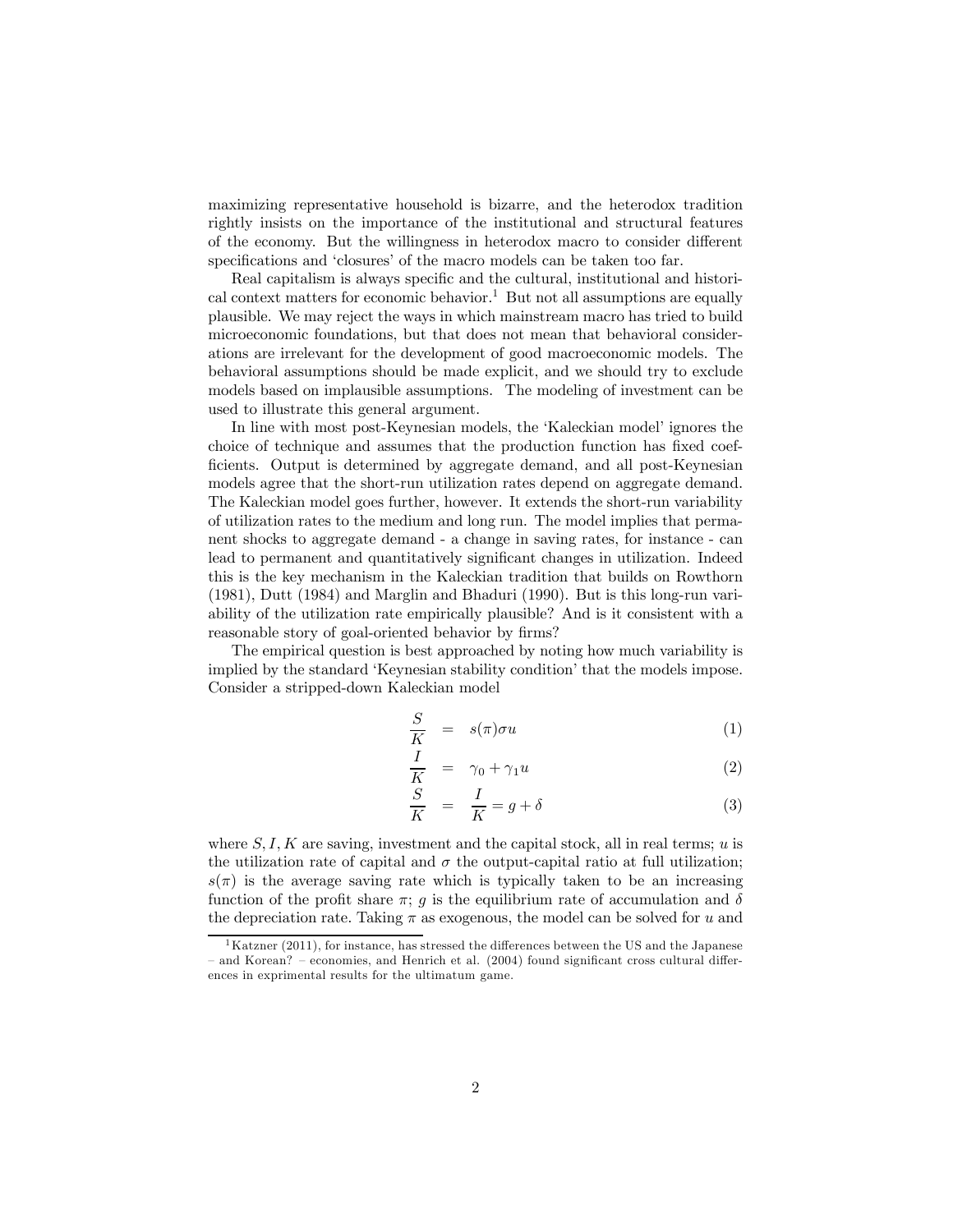$$
u = \frac{\gamma_0}{s(\pi)\sigma - \gamma_1} \tag{4}
$$

$$
g = \gamma_0 + \gamma_1 \frac{\gamma_0}{s(\pi)\sigma - \gamma_1} - \delta \tag{5}
$$

The 'Keynesian stability condition' requires that  $\gamma_1 < s(\pi)\sigma$ . We have good empirical evidence on the saving rate. Plausible values for the maximum (annual) output-capital ratio  $\sigma$  fall in the region  $0.3 - 1$  and the gross saving rate  $s(\pi)$  is about 0.2 in most OECD countries. Thus, the investment parameter  $\gamma_1$ , which in this model measures the long-run sensitivity of accumulation to changes in the rate of utilization, must be below  $0.06 - 0.2$ . This restriction has interesting implications. Using (4)-(5) it follows that

• shifts in the saving rate will generate a change in  $u$  that is at least 5-15 times larger than the change in the accumulation rate  $g$ :

$$
\frac{\partial g}{\partial s} = \gamma_1 \frac{\partial u}{\partial s} < s(\pi) \sigma \frac{\partial u}{\partial s}
$$

• the partial derivative of  $u$  with respect to  $s$  is given by

$$
\frac{\partial u}{\partial s} = u \frac{-\sigma}{s(\pi)\sigma - \gamma_1} \n< \frac{-u}{s(\pi)} < 0
$$

and even small shifts in  $s(\pi)$  have large effects on u.

• investment parameters that reduce the sensitivity of  $u$  to changes in the saving rate will increase the ratio of the change in  $u$  to the change in  $g$ . Thus, if one picks parameters that minimize the value of  $\frac{\partial u}{\partial s}$  (by setting  $\gamma_1 = 0$ , then the ratio of  $\frac{\partial u}{\partial s}$  to  $\frac{\partial g}{\partial s}$  goes to infinity.

These predictions simply do not fit the stylized facts. Figures 1a-b depicts utilization and accumulation rates for US manufacturing industry. Both series exhibit strong cyclical fluctuations as well as long-term movements. But the long-term movements are of roughly the same magnitude: the trend rates of both accumulation and utilization are about 2-4 percentage points lower towards the end of the period.<sup>2</sup>

Industry-level evidence rejects the Kaleckian assumptions even more strongly. The computer industry has seen average annual growth rates of about 20 percent since the late 1960s while the iron and steel industry has declined, with capacity that is about 15 percent lower in 2010 than it was in 1972 (figures 2a and 3a). Yet both of these industries have utilization rates that fluctuate around

g,

 $2$ This is in line with the econometric findings in Skott and Zipperer (2010).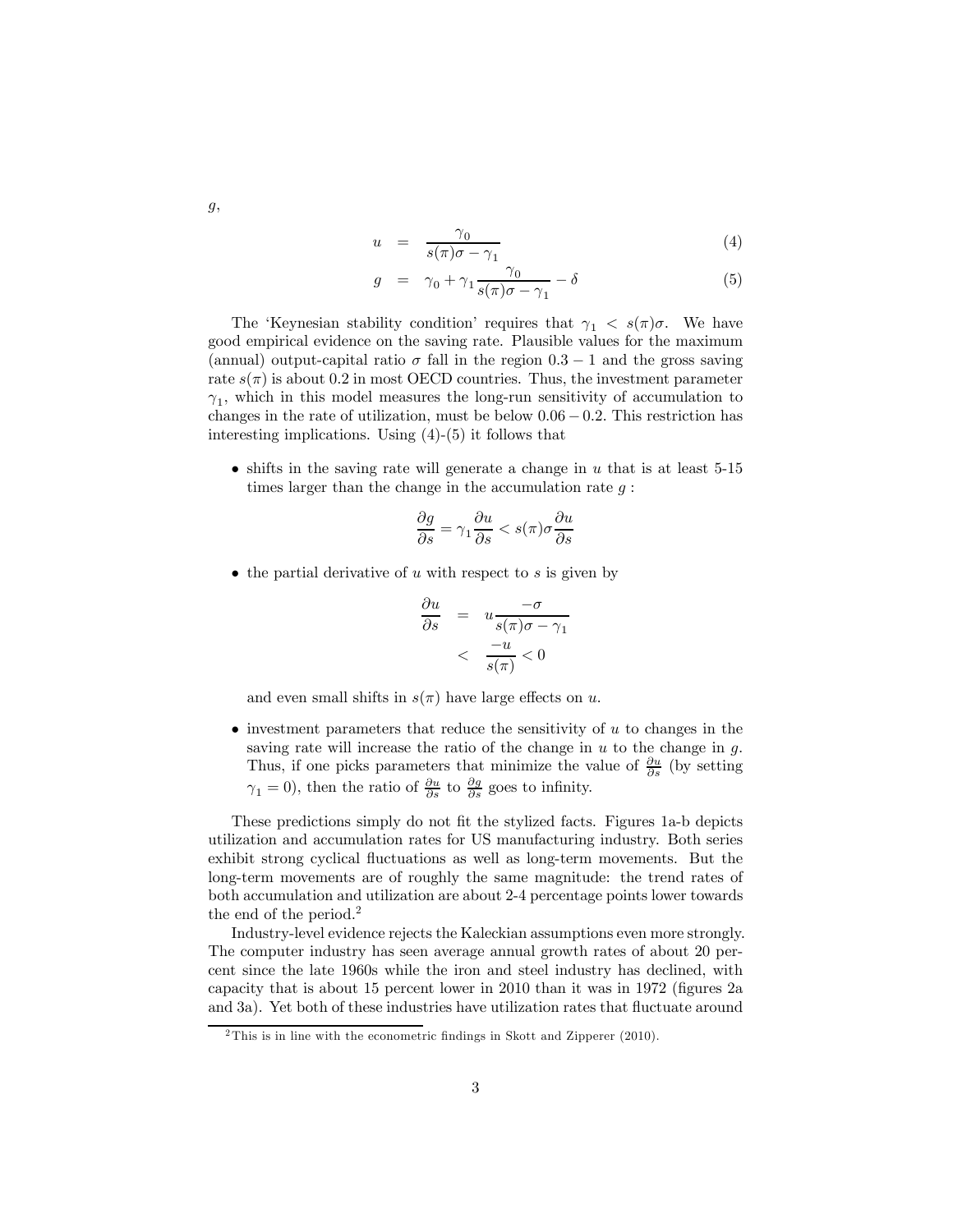80 percent; in fact, the average rate of capacity utilization in the declining iron and steel industry exceeds the average in the fast-growing computer industry (figures 2b and 3b). These industry data contradict the Kaleckian specification unless it is argued (quite reasonably) that the parameters in the accumulation function are industry specific and (quite unreasonably) that these parameters just happen to vary across industries in such a way that all industries end up with roughly the same trend rates of utilization, despite huge differences in growth rates.<sup>3</sup>

The behavioral/theoretical argument against the Kaleckian specification can be phrased in terms of 'stock-flow consistency'. The flow relation (2) for investment and the Kaleckian parameter restrictions are mathematically consistent but the implied changes in the stock-flow ratio  $u$  are economically implausible: goal-oriented firms will not behave in this manner. Suppose, for instance, that a firm has seen its demand grow at the rate 10 percent. If  $\gamma_0 = 0.12, \gamma_1 = 0.1$  and  $\delta = 0.1$ , the investment function gives a steady-state solution for the utilization rate  $u = 0.8$ . Now suppose that the growth in demand drops to 5 percent. If the investment function is unchanged, the firm will initially invest at a rate that increases its capital stock at the old steady growth rate of 10 percent. As a result, the utilization rate starts to fall and the firm will approach a new steady growth path with  $u = 0.3$ . And had demand growth dropped another 3 percentage point to 0.2, the steady growth solution would have been  $u = 0$ ! This makes no sense. Assume, for concreteness, that firms are motivated exclusively by profits.4 A profit-oriented firm only invests if the increase in the capital stock raises expected future profits, and why invest in more machines if the firm already has an abundance of unused capacity?

Heterodox macro correctly emphasizes that the presence of profound uncertainty and animal spirits play an important role in investment decisions. But one can accept the importance of uncertainty and animal spirits without abandoning the notion that firms are goal oriented and that investment decisions must be understood in relation to these goals. There may not be a perfectly well-defined 'desired rate of utilization', but the notion that firms will keep investing at a constant rate, even as utilization rates go to zero, fails the test of behavioral plausibility.<sup>5</sup>

The Kaleckian model is admirably simple and has implications that may seem desirable. But the investment function is theoretically and empirically implausible, and the heterodox tradition offers several alternative specifications.<sup>6</sup>

<sup>3</sup>The construction of the utilization data raises a host of questions (e.g. Shapiro 1989). Data problems can not, however, provide a convincing reconciliation of the evidence with the Kaleckian specification.

<sup>&</sup>lt;sup>4</sup> Some post-Keynesians may want to broaden the objectives to include growth, for instance. The precise objectives, however, make little difference to the general argument.

<sup>&</sup>lt;sup>5</sup>The Kaleckian position has been defended by, among others, Dutt (1997), Lavoie (1995), Dallery and van Treeck (2011); Skott (2012) discusses their arguments in greater detail.

 $6$  From a history-of-thought perspective the common identification of the Kaleckian specification with 'post-Keynesian theory' is surprising. Robinson, Kaldor and Steindl all rejected the assumption of accommodating utilization rates in the long run, while Kalecki's own comments on this issue are open to several interpretations.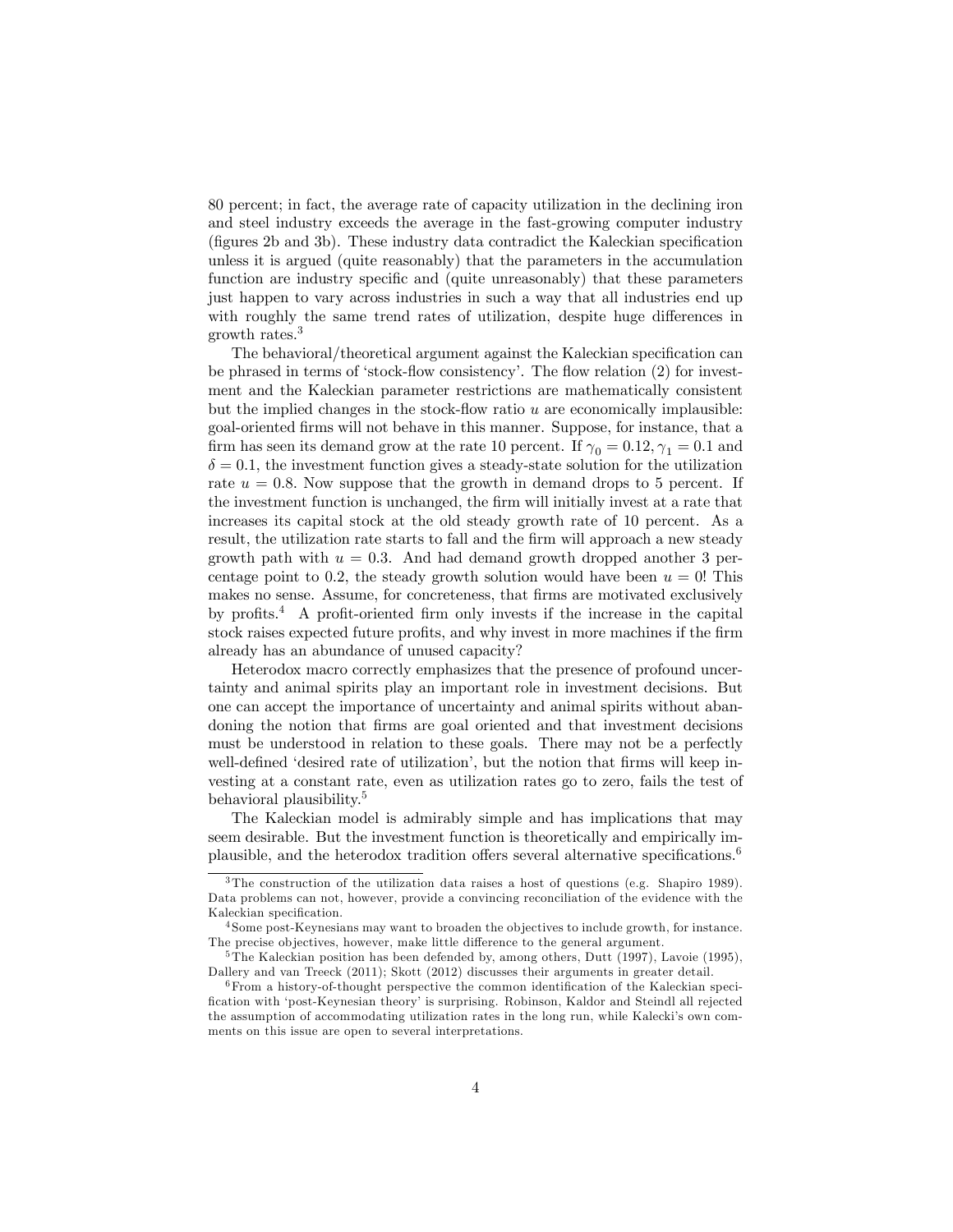In my view the most promising approach draws on Kaldorian, Harrodian and Marxian theory (see Skott (1989) and Skott and Zipperer (2010)). Lagged responses and the distinction between short and long run effects are essential in this approach, and this makes for models that are more complex than the Kaleckian model. The benefits are a better empirical fit and a more convincing behavioral story.

#### 3 Income distribution

Most if not all strands of heterodox macro view the share of profits as an important determinant of aggregate demand and economic performance. The details differ, but the centrality of income distribution is common ground. This emphasis on distribution is surely warranted, but it may be a mistake to focus narrowly on the functional distribution and there has been little attempt to analyze the causes and effects of broader changes in earnings inequality.

The changes in earnings inequality are enormous. In the US the 'great compression' in the 1940s saw earnings inequality plummet, but starting in the late 1970s inequality has risen and is now at levels comparable to those in the 1920s: the income share of the top ten percent fell from about 45 percent in the 1930s to about 32 percent in the period from the late 1940s to the early 1970s, and then rose to above 45 percent in 2008.7

The literature on neoliberalism and financialization has analyzed pressures on the wage share. $8$  Outsourcing and the threat of outsourcing, for instance, may have raised firms' bargaining power, and workers have also been weakened by the institutional changes in the labor market. In the US, the changes include a decline in unionization and a fall in the minimum wage. These explanations could — if suitably refined to explain the differential impact on different groups of workers — account for the large rise in earnings inequality and the more modest change in the functional distribution.

Explanations based on globalization and/or institutional change face an important objection, however: low-pay workers have been hurt in terms of both relative wage and relative employment. This positive correlation between changes in relative employment and relative wages seems inconsistent with an institutional explanation. Unless the technology has shifted, firms should have taken advantage of the cheapening of low-pay labor and substituted low-pay workers for the high-pay workers whose wages had increased. Mainstream explanations of the rise in inequality therefore give a lot of weight to 'skill biased technological change' (SBTC). SBTC operates on the demand side of the labor market, and shifts in the relative demand for different types of workers can readily explain why low-pay workers have suffered in terms of both employment and wages.<sup>9</sup>

<sup>&</sup>lt;sup>7</sup> See the "Top incomes database" compiled by Alvaredo et al.  $(2011)$ . This database also shows that a great compression can be observed in other countries and that the recent increase in inequality is widespread.

<sup>8</sup>E.g. Boyer 2000, Hein (2008), Crotty (2005), Palley (2007) and Epstein and Jayadev (2007).

<sup>&</sup>lt;sup>9</sup> Skill-biases are not seen as the only influence on inequality. Globalization, international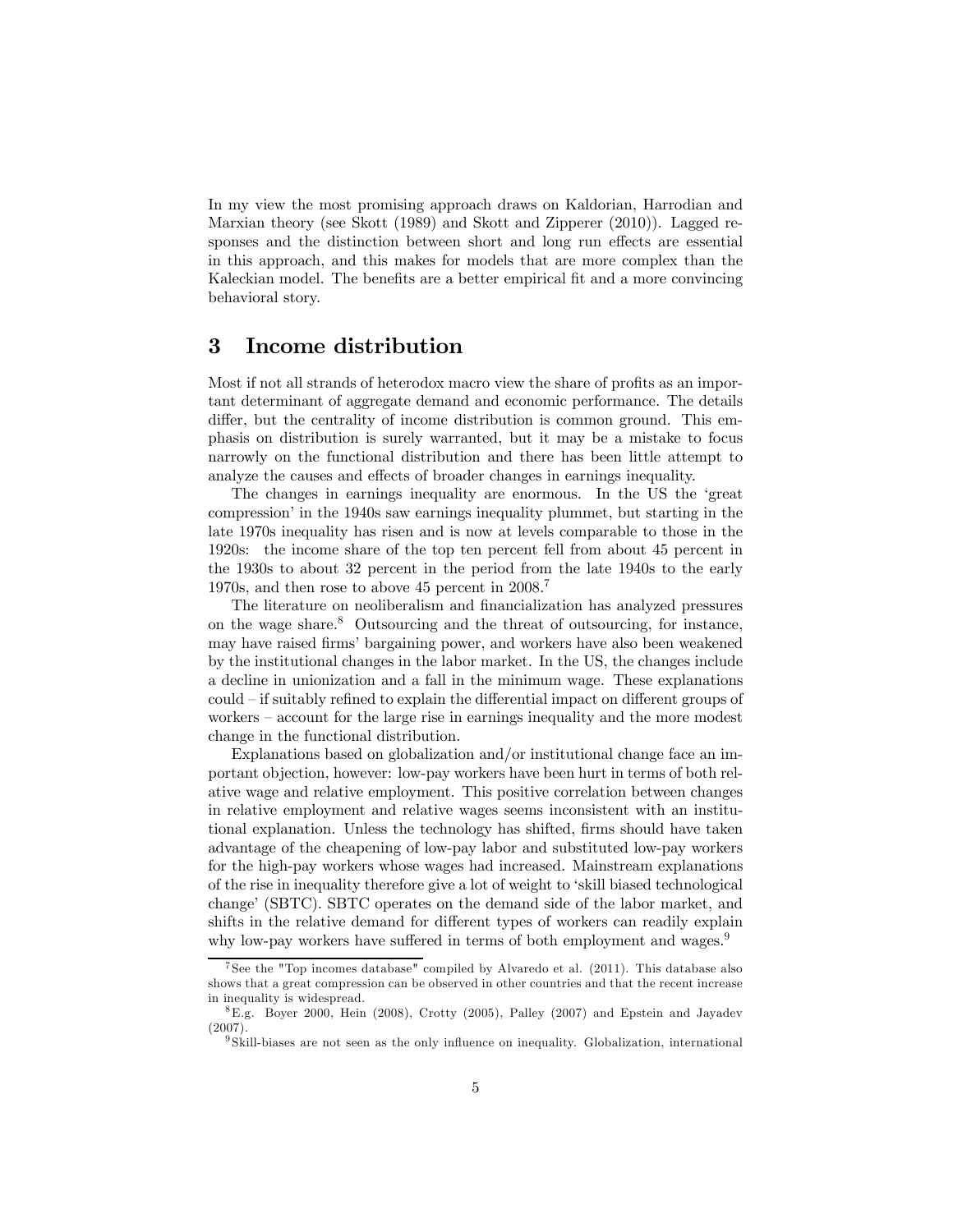The SBTC hypothesis can be challenged on empirical grounds (e.g. Howell (1999)) but my purpose here is different. I want to suggest that the heterodox traditions provide natural starting points for an explanation of the observed developments. They can shed light on some of the reasons for the institutional changes that have been at least proximate causes of increasing inequality, and they can challenge the TINA claim ("there is no alternative") that is used implicitly or explicitly to support the skill-bias hypothesis.

SBTC affects the relative demand for different types of skill, but technical change has another dimension: it can influence the power of different groups of workers. Firms have the ability to dismiss and thereby hurt workers, and this is a source of power for the firm. But workers can also affect outcomes that matter for the firm, including profitability. All jobs entail some power in this sense: an investment banker makes investments which may make or lose millions for the bank, and a burger flipper can burn a few batches of burgers. The difference in degree is important, partly because it influences the wage that the firm will want to pay to help ensure that the worker will be acting in the firm's best interest. The wage will tend to be higher the larger are the assets or operations that the worker controls and the weaker are the quality and timeliness of the firm's information about both the worker's actions and the situation in which the worker acts. These determinants of worker power will depend on technology, and technological change is 'power biased' if it affects the balance of power between firms and different groups of workers.

An advertisement from the "Parts Bin" in the Daily Hampshire Gazette (my local newspaper in Amherst, MA), can be used as a simple illustration of the argument. The ad shows a picture of a "Fleet Black Box" and explains how this device gives the owner of a truck the ability to

monitor driver performance as it pertains to obeying the law, safety and keeping operating costs in check (fuel economy, etc.) simply by plugging the Road Safety RS-2000 Fleet Black Box into the OBD II port of any 1996 and newer vehicle. You set the guidelines for highspeed driving, hard cornering, hard breaking/acceleration and other aggressive behaviors. According to the manufacturer, the RS-2000 is tamper-proof and offers second-by-second reporting of vehicle speed, G-Force, throttle position and even interior sound level.

As it says on the manufacturer's webpage, "it is like being able to sit next to every one of your drivers every second they drive".10

This technology marks a shift in the relationship between truck drivers and owners. It used to be difficult for the owner of a truck to keep track of its progress. The owner had no way to monitor continuously what happened en route, and a late arrival at the destination could be blamed on mechanical problems, bad weather or heavy traffic. The information problem also meant that if the truck were to break down, it was difficult for the owner to tell whether

trade and institutional factors also get some weight in mainstream accounts.

 $^{10}\mathrm{http://www.roadsafety.com/ffect.php}$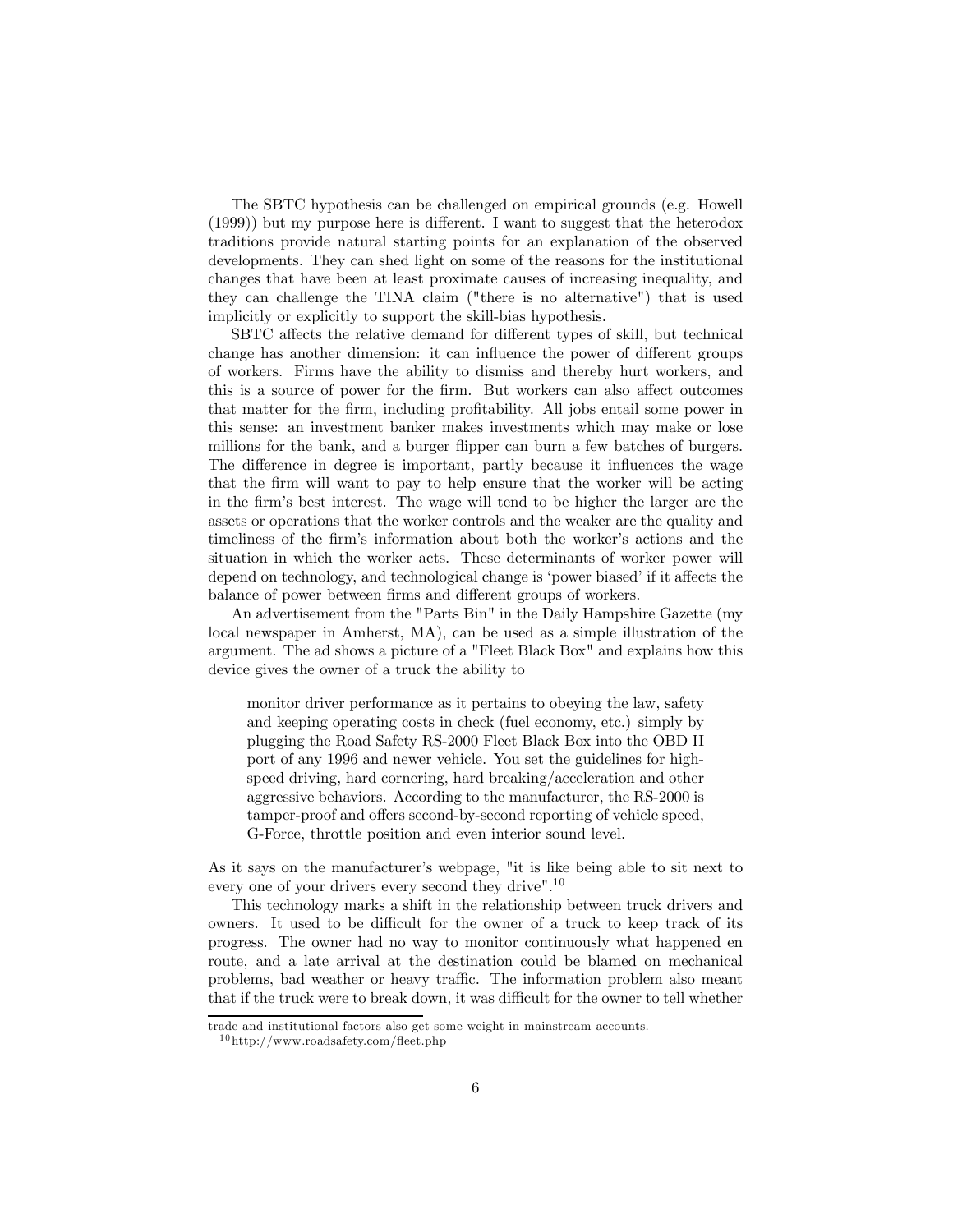the breakdown had been caused by driver negligence. With the new technology, this has all changed, and the balance of power has shifted against the drivers. $11$ 

Truck drivers are not unique. There is substantial evidence that the development of computer-based information and communication technologies (ICTs) has affected workers' power, not least in growing industries such as retailing, banking and telecommunications (e.g. Grimshaw et al. 2002; Miozzo and Ramirez 2003; Hunter and Lafkas 2003). The new technologies do little to monitor the more complex actions and options of high level executives, but large groups of low-paid workers face increased monitoring and more precise task specification. At the same time the new technologies have greatly enhanced the flexibility of firms and their ability to coordinate complex production networks. This is in contrast to the rigidity of earlier production systems which meant that in 1937 workers at General Motors were able to bring a large part of the operations of the company and many of its suppliers to a halt by sitting down in a few factories.

Industrial conflict threatened the productivity gains of large-scale production in the rigid production systems of the 1930s, and labor unions and government regulation can be viewed as a way to alleviate these threats and promote orderly industrial relations. Thus, the limitations of ICT facilitated the institutional changes that contributed to the great compression. Conversely, the improvements in ICT from the 1970s led to increasing attacks on the institutional framework that had been built up in the earlier phase.<sup>12</sup>

Some aspects of power-biased technological change (PBTC) can be formalized using an efficiency-wage model, and it can be shown that PBTC can account for a simultaneous rise in the relative wage and the relative employment of high-skill workers (Skott and Guy 2007). In other words, PBTC can explain the particular employment-inequality pattern that has been regarded as a key piece of evidence for the SBTC hypothesis. Unlike the SBTC hypothesis, moreover, PBTC explains an increased intensity of work effort, evidence for which is reviewed by Green (2004). In short, technological changes may have been important for the movements in inequality, not because of skill bias but because of their power bias: the changes have affected the ability of different groups to extract rents.

The PBTC hypothesis suggests that technological factors facilitated the institutional changes that have weakened labor. As such, the hypothesis may seem to offer little hope for a reversal of the changes through collective action or policy intervention. Moreover, to the extent that intervention were to be suc-

 $11$ This line of argument is closely related to ideas that have been around in the Marxian literature for a long time. Important contributions include, among others, Marglin (1974), Braverman (1974), Green (1988) and Bowles (1989). Quoting Marx's (1967, p. 436) statement that "it would be possible to write quite a history of the inventions made since 1830, for the sole purpose of supplying capital with weapons against the revolts of the working class", Bowles goes on to describe how the pursuit of profit may lead capitalist firms to choose "capitalist technologies" that are technically inefficient but enable firms to reduce wages and/ or enforce an increase in the intensity of work. A similar argument is presented by Green (1988). See also Auerbach (1988, p. 327).

 $12$ This argument is developed in greater detail in Guy and Skott (2008).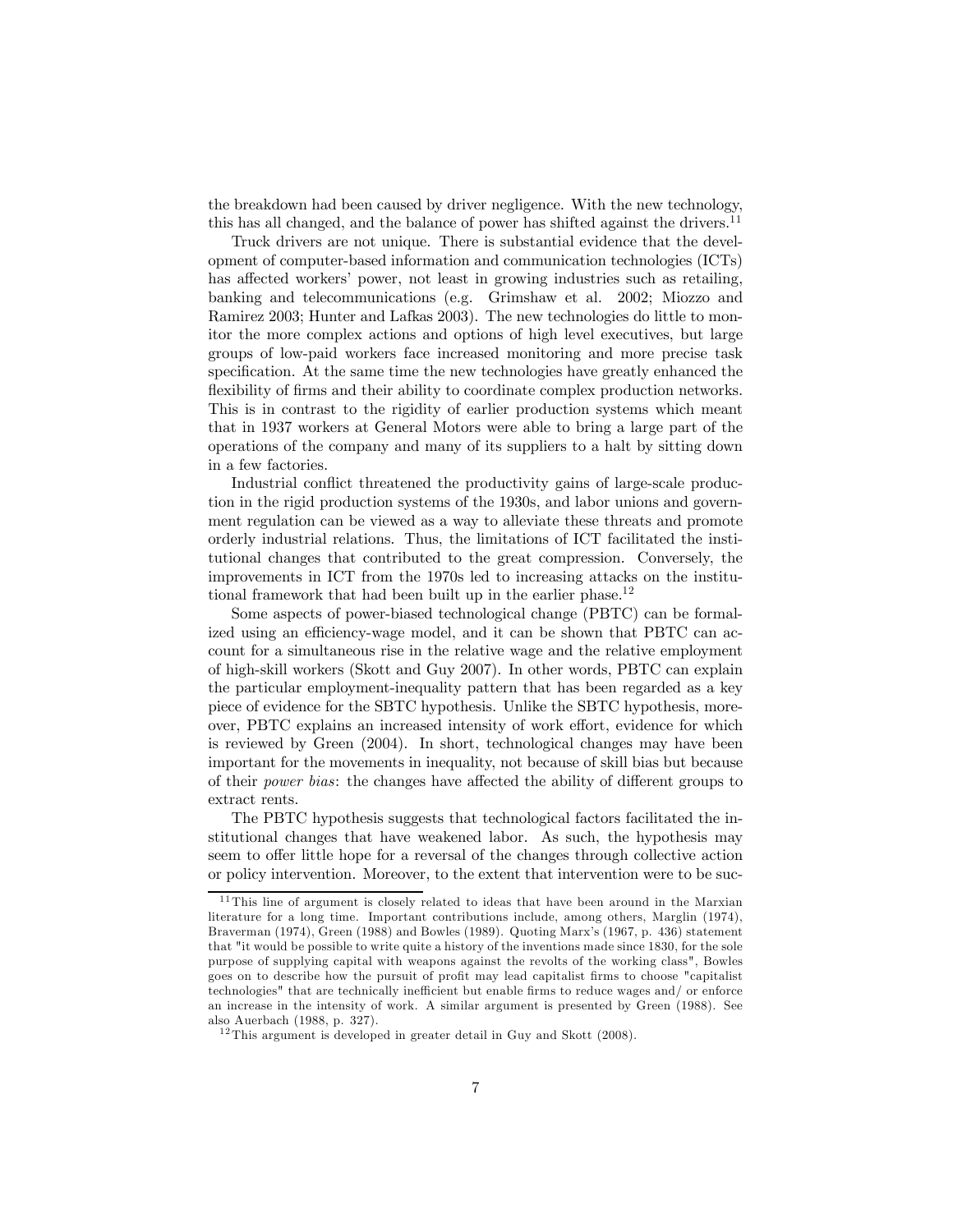cessful in reducing inequality, the PBTC hypothesis (like SBTC) would imply costs in terms of increased unemployment. But perhaps we should not be too pessimistic.

PBTC does not exclude other non-Walrasian elements, and there is ample evidence that many workers fail to get jobs that make use of their qualifications. This mismatch in the labor market means that policy initiatives that reverse the increase in inequality need not increase unemployment, and may indeed cause it to fall. A rise in the minimum wage, for instance, can have monopsonistic effects: low-wage workers may gain both in terms of wages and employment, and aggregate unemployment may fall (Slonimczyk and Skott 2010). Thus, in the US, the decline in the minimum wage since the late 1970s is consistent with the observed patterns in inequality and relative employment.

In my view there is considerable evidence to support both the PBTC hypothesis and the mismatch argument, and the two theories are not mutually exclusive. In fact, other influences may also have contributed to rising inequality, including skill biases and globalization effects. My purpose here is not to propose a definitive explanation but merely to argue that the movements in earnings inequality demand attention and that the heterodox traditions offer promising insights. This field should not be left to mainstream economics.

#### 4 Financial assets and financial instability

Heterodox models typically assume that the saving rate out of profits exceeds that out of wage income. This assumption has empirical support, and Kaldor (1966) provided an important theoretical argument for differential saving rates.<sup>13</sup> In a corporate economy, household wealth consists of financial assets, and financial markets and the distinction between financial and real assets are central to Kaldor's argument.<sup>14</sup>

Consider an economy where households hold their wealth in two financial assets, bank deposits and shares. For simplicity, assume that the desired wealth holdings are proportional to income

$$
vN = \alpha pY \tag{6}
$$

$$
M = \beta pY \tag{7}
$$

where  $v$  is the price of shares, N the number of shares and  $M$  the amount of deposits. The parameters  $\alpha$  and  $\beta$  may depend on the expected returns, but in a simple benchmark version of the model they can be taken as constants.

Households receive wage income  $W$ , interest income  $iM$ , and dividends  $D$ . If firms retain a fraction  $s<sub>f</sub>$  of their profits, the dividends can be written

$$
D = (1 - s_f)\Pi
$$
\n(8)

 $13$ Kaldor named his result a 'neo-Pasinetti' theorem since supposedly it supported the position held by Pasinetti in a debate with Samuelson and Modigliani. The name is misleading since Pasinetti based his argument on very different grounds.

<sup>&</sup>lt;sup>14</sup>Kaldor's original presentation had weaknesses and the presentation here follows Skott (1981).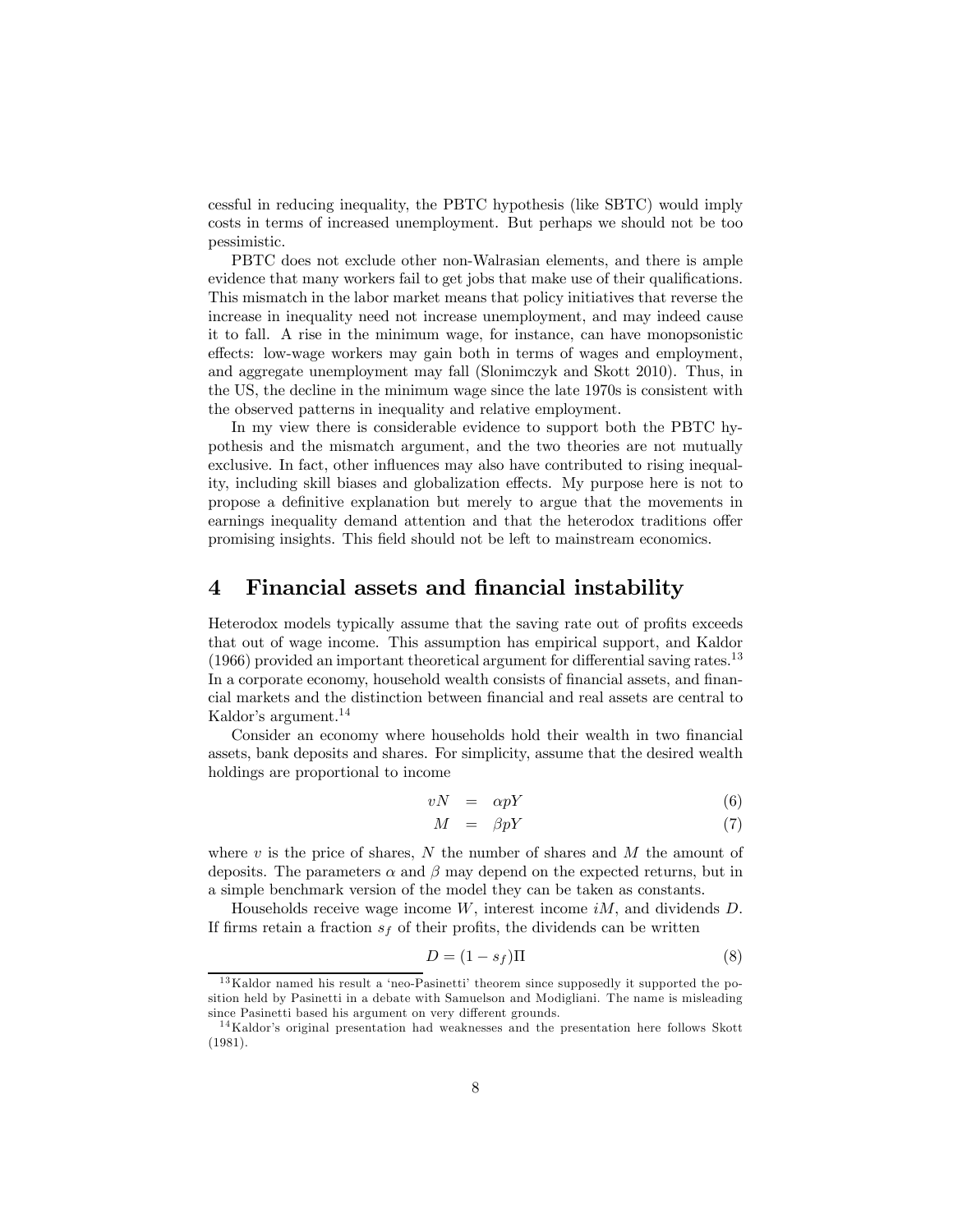where  $\Pi$  is the level of profits.

The flow of income is (i) spent on consumption, (ii) spent on buying new shares or (iii) added to bank deposits (households do not hold any cash). Thus, we can write households' budget constraint as

$$
W + (1 - s_f)\Pi + iM = pC + \dot{M} + v\dot{N}
$$
 (9)

where a dot over a variable denotes the rate of change, i.e.  $\dot{x} = dx/dt$ . Using (6) and (7),

$$
pC = W + (1 - s_f)\Pi + (i - \frac{\dot{M}}{M})M - vN\frac{\dot{N}}{N}
$$
  
=  $pY - s_f\pi pY + (i - \hat{M})\beta pY - \alpha pY\hat{N}$   
=  $pY[1 - s_f\pi + \beta(r - \hat{Y}) - \alpha \hat{N}]$  (10)

where  $\pi$  is the profit share, 'hats' denote growth rates  $(\hat{x} = (dx/dt)/x)$ ,  $r = i-\hat{p}$ is the real rate of interest, and where the last equation uses  $\tilde{M} = \hat{p} + \tilde{Y}$  (which follows from equation (7)).

The saving rate can now be found as

$$
\frac{S}{Y} = 1 - \frac{pC}{pY}
$$
  
=  $s_f \pi + \alpha \hat{N} - \beta (r - \hat{Y})$  (11)

Thus, the saving rate depends positively on the profit share. Note in particular that there is no heterogeneity among households in this model. It is not a case of "an identifiable class of hereditary barons — a class of capitalists 'with permanent membership' – distinguished by a high saving propensity and of a 'permanent' class of workers distinguished by a low saving propensity". Instead, the high saving propensity out of profits is "something which attaches to the nature of business income and not the wealth (or other peculiarities) of the individuals who own property" (Kaldor 1966, p. 310).

The 'neo-Pasinetti' result is strange from the perspective of mainstream theories. Firms are owned by households, and firms' financial decisions are not seen as a determinant of aggregate saving. In fact under the (restrictive) conditions of the celebrated Modigliani-Miller theorem, the financial policies of a firm are of no concern to its owners. If the firm chooses to finance investment through retained earnings, the value of the firm's shares will increase and its owners can 'declare their own dividends' by selling off some of their shares. The result is exactly the same as if the firm had paid dividends and financed the investment through the issue of new shares.<sup>15</sup> Kaldor's argument shows that

<sup>&</sup>lt;sup>15</sup> Bliss's (1975) critique of the 'Cambridge model' expresses this point clearly:

in the semi-stationary state, it is households that 'call the tune' when it comes to saving, not because only households can save, but because when firms save (retain earnings for investment) the ownership rights in those firms appreciate in value along with the new investment and so increase the net worth of the households that share in the ownership of the firms, and hence increase their ability to consume if they so wish. (p. 135)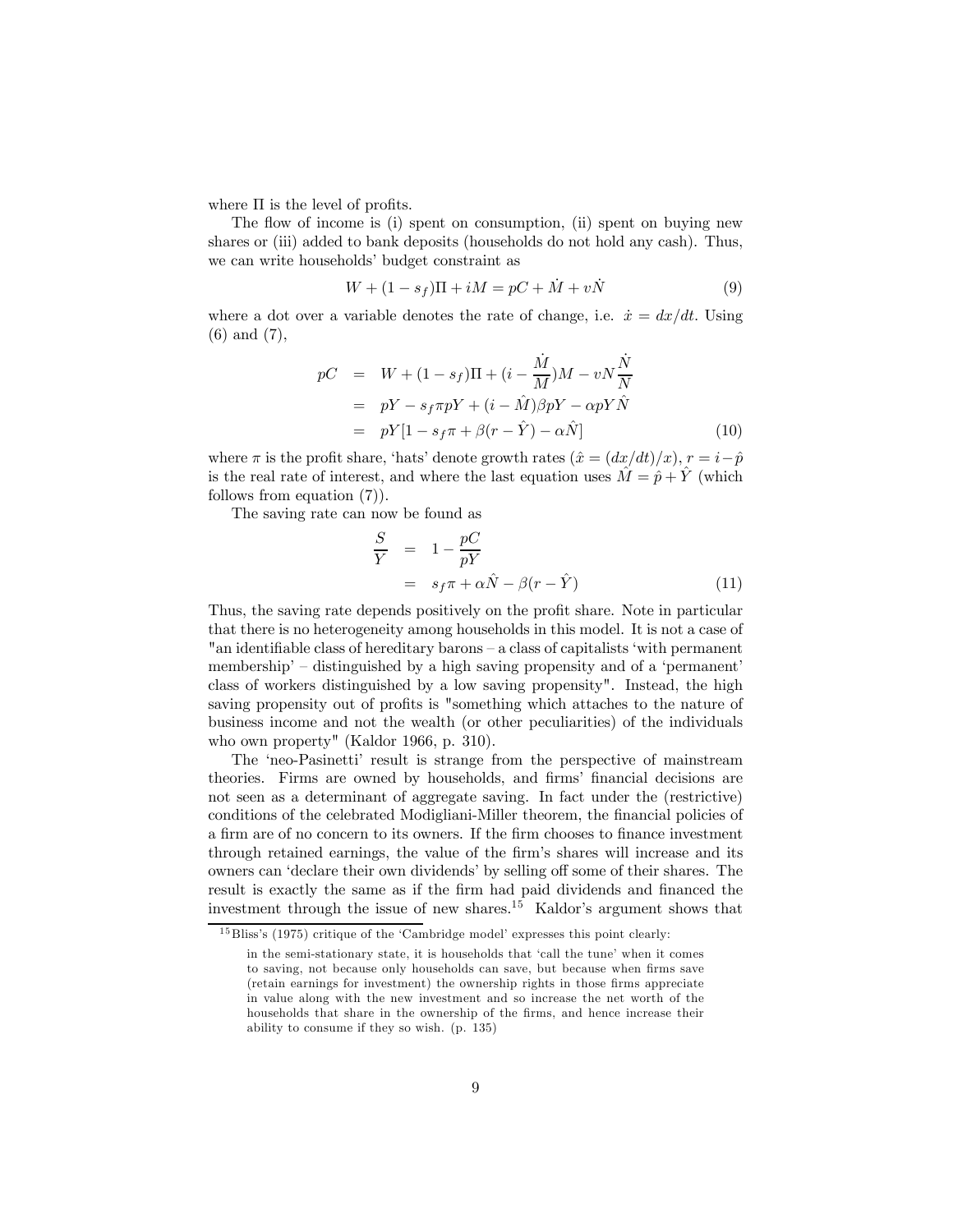this micro analysis does not apply at the macro level. If the corporate sector as a whole increases the retention rate  $s_f$ , households may respond by trying to declare their own dividends. But there will be no buyers if all households try to sell shares. Thus, the share prices will simply drop and the resulting capital loss will reduce households' desired consumption. In short, retention policies affect aggregate saving.

The growth in the number of shares,  $\hat{N}$ , is determined by firms' new issue policies and empirically  $\hat{N}$  is close to zero, on average. Since the terms  $r-\hat{Y}$  and  $\beta$  both tend to be small, too, a specification in which  $S/Y$  depends exclusively on the profit share may be a reasonable approximation for many purposes. This special case, which is used in many heterodox models, simplifies the analysis, and the simplification may be harmless for many purposes. Simple benchmark cases can also be misleading, however. Financial practices are not constant, and Minsky (among others) suggested that endogenous changes in financial behavior  $-e.g \alpha, \beta, N, s_f$  – can be a source of instability.

Most Minsky models have focused on gradual changes in the fragility of firms' balance sheets, as periods of tranquility lead firms to rely increasingly on external finance. In terms of the specification here, this route corresponds to changes in  $\hat{N}$  and  $s_f$  for any given value of  $I/Y$ . But household behavior can also be a source of Minskian dynamics.<sup>16</sup> The portfolio parameters  $\alpha$  and  $\beta$  need not be constant. The desired portfolio composition is likely to depend on expected returns, and expected future returns are influenced by current and past returns. The returns on equity include capital gains, and this introduces a positive (destabilizing) feedback mechanism: an increase in the demand for stocks generates capital gains and these capital gains induce further shifts of the desired portfolio composition towards equity.

One implication of this general line of argument is the possibility of inequalityinduced financial instability. The simple neo-Pasinetti model treats the household sector as homogeneous. Households, however, differ substantially with respect to both their saving rates and portfolio composition. The Survey of Consumer Finances shows  $-$  not surprisingly  $-$  that low and middle income groups have few financial assets. Their wealth-income ratio is lower than that of the rich, and the composition of their portfolio is different. Housing makes up a larger fraction, and their holdings of financial assets are skewed towards fixed income assets. The rich, by contrast, hold a disproportionate amount of their wealth in stocks. Thus, in 2001 stockholding households had average net worth that was 3-4 times higher than that of non-stockholding households, and the mean and median share of stocks in financial assets was 9.2 and 0.0, respectively, for households with a head of household aged between 55 and 64 and net worth between \$10,000 and \$100,000, but 31.5 and 30.5 percent for households with net worth above \$1 million ((Curcuru et al. (2005, Tables 4 and 6)).

These patterns suggest that an increase in inequality will raise the demand for stocks. With a given supply of stocks, the result is a rising stock market,

 $16$ Models that focus mainly on firms include Delli Gati and Gallegati (1990) and Skott (1994); Palley (1994) emphasizes household behavior; Ryoo (2010) includes changes in the financial practices of both firms and households.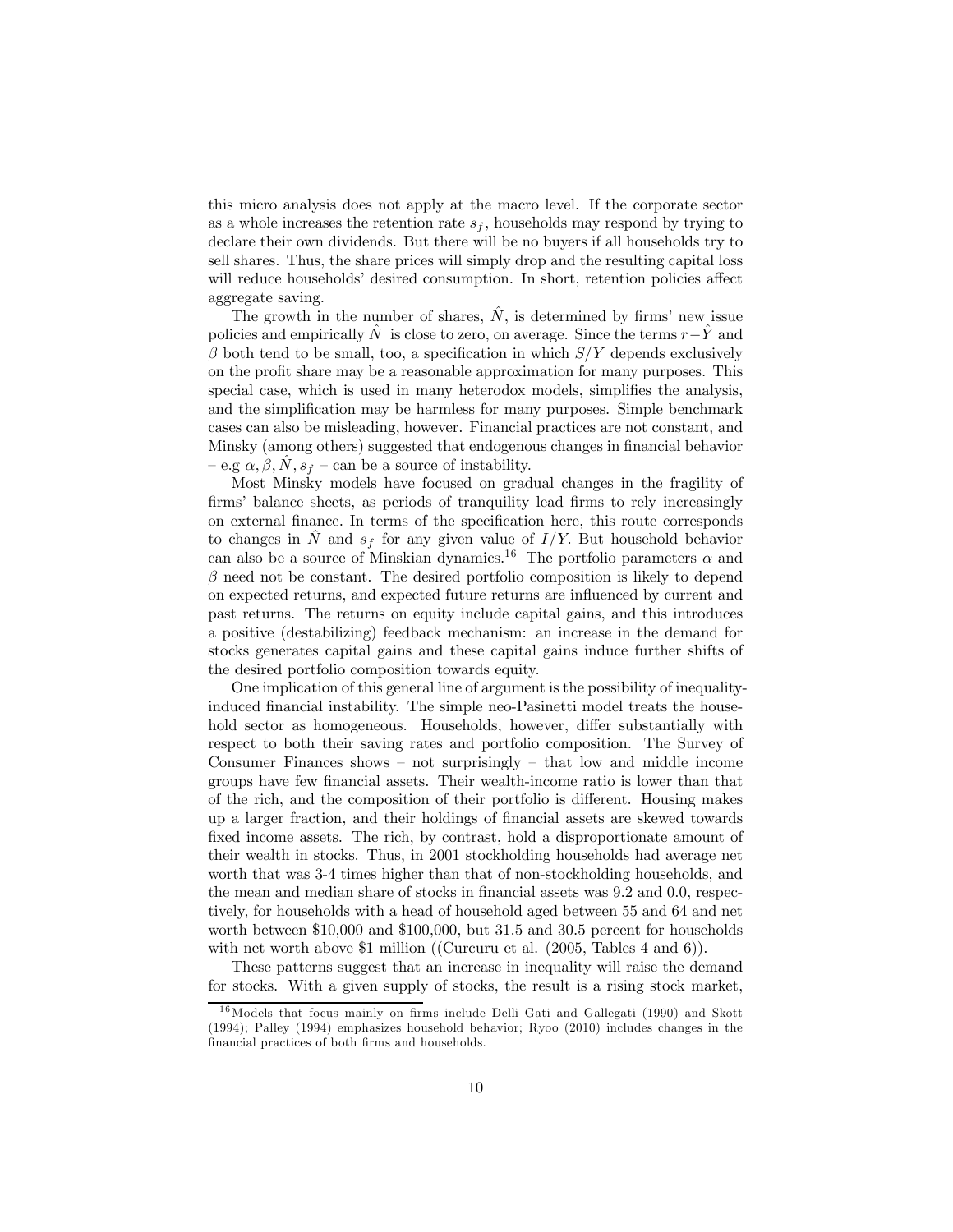and the general Minskian argument now kicks in. As returns rise — boosted by capital gains — the desired portfolios shift further towards stocks, and the result may be the emergence of a financial bubble. The interactions are quite complex - despite the straightforward intuition - but the potential for an increase in inequality to induce financial instability can be confirmed using a simple formal model (Skott  $2011$ )<sup>17</sup>.

Variations in portfolio shares are central to this story of inequality-induced bubbles, and portfolio shares do exhibit considerable variation over time (see figure 4), but many other factors influence the average portfolio composition. Indeed, the income-distribution argument relies on the more general observation that relative asset demands depend on the composition and conditions of households. Thus, the same type of argument would suggest that other structural features will affect average portfolio decisions — demographic changes is an obvious source as are pension reforms or tax changes — and the destabilizing feedback effects from capital gains to portfolio shifts does not depend of the specific initial shock.

It should be emphasized, finally, that although the portfolio argument provides a mechanism through which changes in the earnings distribution may have contributed to the stock market bubble in the 1990s, it clearly provides — at best — one element for an understanding of financial instability and of the possible links between inequality and instability.<sup>18</sup> Moreover, the argument has little to say about the housing bubble in the  $2000s^{19}$  Thus, the purpose of this section is not to provide an account of recent events. The purpose is much more limited: to illustrate how existing elements within the heterodox tradition can form a platform for a fruitful analysis of the interaction between financial and real forces.

#### 5 Conclusions

Keynes and 'old Keynesians' like Tobin and Solow were keenly aware that good macroeconomics requires an understanding of the behavior of individual firms and households. But they also knew that the step from micro to macro is complicated, both because of technical aggregation issues — which mean that the aggregate behavior cannot be derived from the optimization of an invariant representative agent — and because the behavior of the micro units may itself be strongly influenced by the macro environment in which they operate. The financial instability argument in section 4 includes both types of complica-

<sup>&</sup>lt;sup>17</sup>The benchmark stock-flow relations in  $(6)-(7)$  are best thought of as long-run targets. Aside from having relative returns influence the targets, the model therefore uses a specification with gradual adjustments towards the target ratios.

<sup>&</sup>lt;sup>18</sup>Wisman and Baker (2011) discusses several other possible links between inequality and instability. See also Kotz (2010), Palley (2010) and Wolff (2010).

 $19$  Inequality may be relevant for the housing bubble too but the mechanism is different. The willingness of low and mid income households to go into debt may be explained in part by their attempt to maintain consumption standards and/or keep up with their neightbours and other reference groups, despite falling incomes.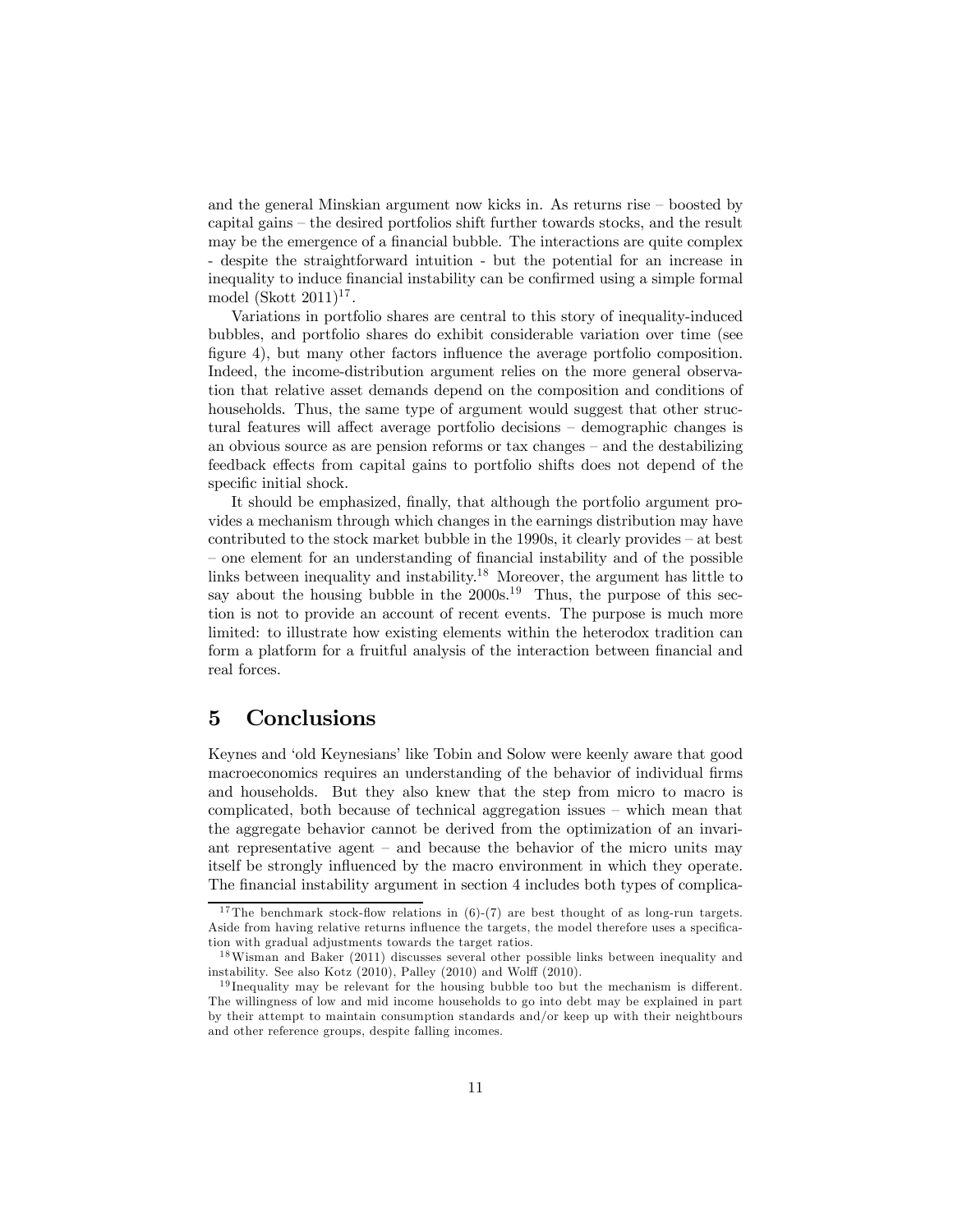tions. Changes in income distribution, first, affects the average portfolio and thereby the properties of the 'representative agent', and households, second, do not 'know the model' and cannot form rational expectations. They operate in an uncertain macro environment that is undergoing constant change, and the portfolio decisions are based on adaptive changes in their perceptions of this environment and the relative returns that it may generate.

The old Keynesian tradition has fallen out of favor. Following the Lucas critique mainstream, macroeconomics abandoned the old Keynesian approach in favor of 'micro founded' models based on the explicit optimization by representative agents. The heterodox tradition, meanwhile, has undergone its own bifurcation. Some branches of heterodox macro seem to emphasize the structural and macro constraints to such an extent that micro behavior is almost forgotten; other branches want to build up the macro economy from the emergent properties of an agent-based system. Undoubtedly these three different approaches can each produce valuable insights. Optimizing representative-agent models may be relevant for some questions, purely structuralist analyses of macro systems can highlight important interactions and system constraints, and computer-based methods allow us to examine interactions of a complexity that defy traditional techniques.

Methodologically, however, I think Keynes and the old Keynesians got it about right.<sup>20</sup> The financial instability argument illustrates the limitations of the mainstream representative agent while, on the other hand, the Kaleckian investment theory fails to consider the microeconomic plausibility of the assumed parameter restrictions. We want an integrated story about goal-oriented microeconomic behavior in a specific historical and institutional context and an eclectic approach is needed to achieve this. Simple mechanical prescriptions (like 'you must always base your macro model on explicit and well-specified utility functions') are not helpful, and we do not want to exclude particular research tools, be it formal mathematical or statistical techniques, computer simulations, case studies or historical analysis. We need all the tools we can get, but the use of the tools requires sound judgment, and unfortunately it is hard to pin down exactly what that means.

#### References

- [1] Alvaredo, F., Atkinson, A. B., Piketty, T. and Saez, E. (2011) The Top Incomes Database, http://g-mond.parisschoolofeconomics.eu/topincomes, 15/03/2011.
- [2] Auerbach, P. (1988) Competition. Oxford: Blackwell.
- [3] Bliss, C.J. (1975) Capital Theory and the Distribution of Income. Amsterdam: North-Holland.

 $^{20}{\rm I}$  realize that many of my post-Keynesian friends see dramatic methodological differences between Keynes and the old Keynesians. I do not want to deny that differences exist, but compared to the comtemporary mainstream, it is the similarities that seem striking.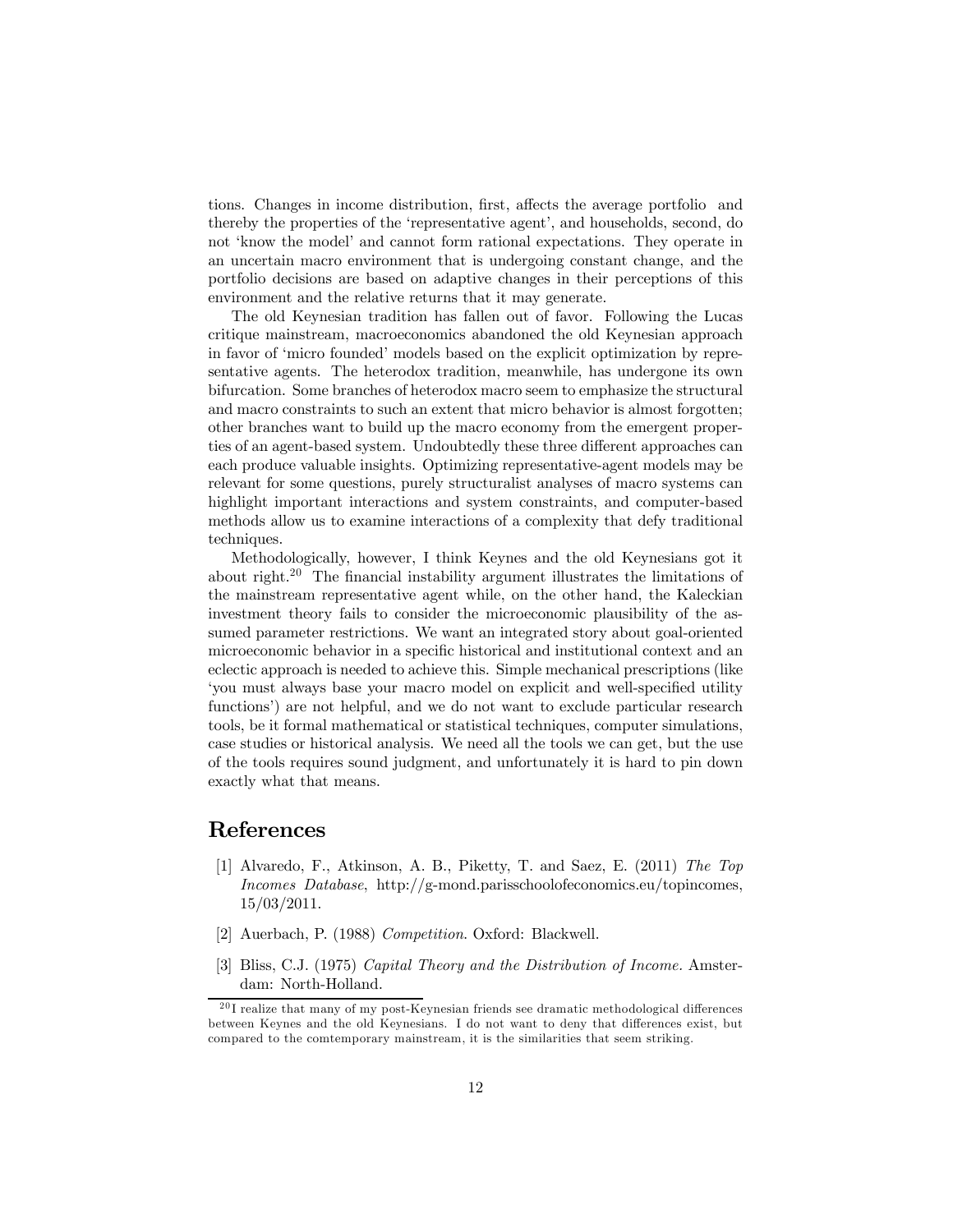- [4] Boyer, R. (2000) "Is a Finance-led Growth Regime a Viable Alternative to Fordism? A Preliminary Analysis". Economy and Society, 29 (1), pp. 111-145.
- [5] Bowles, S. (1989) "Social Institutions and Technical Choice". In M. De-Matteo, A. Vercelli and R. Goodwin, eds, Technological and Social Factors in Long Term Economic Fluctuations, Berlin, Springer Verlag, 1988.
- [6] Braverman, H. (1974) Labor and Monopoly Capital. New York: Monthly Review Press.
- [7] Crotty, J. (2005) "The Neoliberal Paradox: The Impact of Destructive Product Market Competition and 'Modern' Financial Markets on Nonfinancial Corporation Performance in the Neoliberal Era." In G.A. Epstein (ed.) Financialization and the World Economy. Northampton, MA: Elgar.
- [8] Curcuru, S., Heaton, J., Lucas, D., and Moore, D. (2005) "Heterogeneity and portfolio choice: theory and evidence". In Ait-Sahalia, Y., Hansen, L. (Eds.), Handbook of Financial Econometrics. North-Holland.
- [9] Dallery, T., van Treeck, T. (2011) "Conflicting claims and equilibrium adjustment processes in a stock-flow consistent model". Review of Political Economy, 23(2), pp. 189-211,
- [10] Delli Gati, F. and Gallegati, M. (1990) "Financial Instability, Income Distribution and the Stock Market". Journal of Post Keynesian Economics, pp. 356-374.
- [11] Dutt, A.K. (1984) "Stagnation, income distribution and monopoly power". Cambridge Journal of Economics, 8, pp. 25-40.
- [12] Dutt, A.K. (1997) "Equilibrium, path dependence and hysteresis in post-Keynesian models". In Arestis, P., Palma, G., Sawyer, M. (eds): Capital Controversy, Post-Keynesian Economics and the History of Economic Thought: Essays in Honour of Geoff Harcourt, Routledge, London.
- [13] Epstein, G.. and Jayadev, A. (2007) "The Correlates of Rentier Returns in OECD Countries". Working Papers wp123, Political Economy Research Institute, University of Massachusetts at Amherst.
- [14] Green, F. (1988) "Technical efficiency and production relations: an expository note". Mimeo.
- [15] Green, F. (2004) "Why Has Work Effort Become More Intense?". Industrial Relations, 43 (4): 709-741.
- [16] Grimshaw, D., Beynon, H., Rubery, J. and Ward, K.G. (2002) "The Restructuring of Career Paths in Large Service Sector Organisations: 'Delayering', Upskilling and Polarisation". Sociological Review, 50(1), pp. 89-116.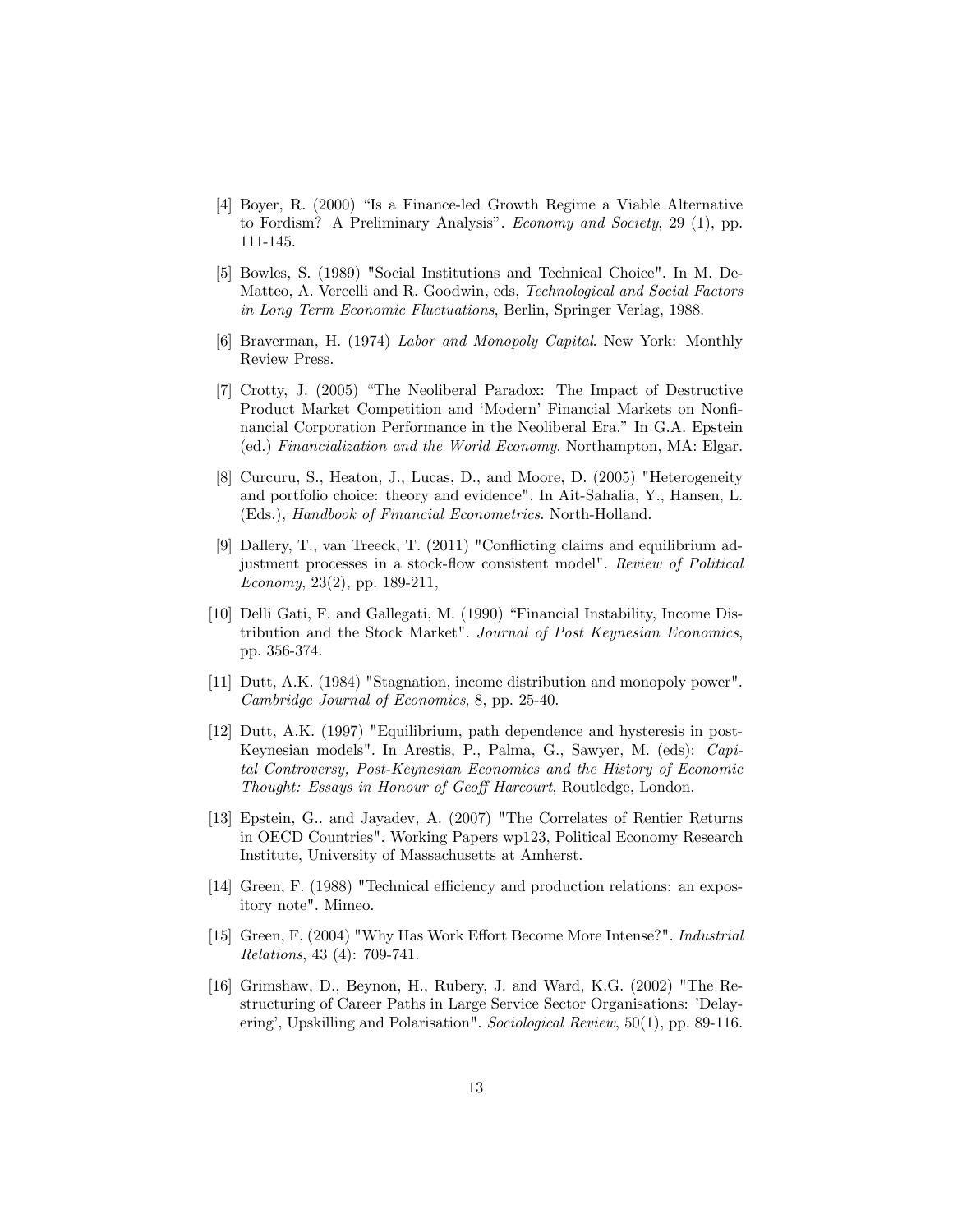- [17] Guy, F. and Skott, P. (2008) "Information and communications technologies, coordination and control, and the distribution of income". Journal of Income Distribution, 17(3-4), pp. 71-92.
- [18] Hein, E. (2008) " 'Financialisation' in a comparative static, stock-flow consistent Post-Kaleckian distribution and growth model". IMK Working Paper 21/2008.
- [19] Henrich, J., Boyd, R., Bowles, S., Camerer, C. Fehr, E. and Gintis, H. (eds) (2004) Foundations of Human Sociality. Oxford: Oxford University Press.
- [20] Howell, D. (1999) "Theory-driven facts and the growth in earnings inequality". Review of Radical Political Economics, 31(1), pp. 54-86.
- [21] Hunter, L.W and Lafkas, J.J. (2003) "Opening the Box: Information Technology, Work Practices, and Wages". Industrial and Labor Relations Review, 56(2), pp. 224-43.
- [22] Kaldor, N. (1966) "Marginal Productivity and the Macro-Economic Theories of Distribution: Comment on Samuelson and Modigliani". The Review of Economic Studies, Vol. 33 (4), pp. 309-319.
- [23] Katzner, D. (2011) Culture and Economic Explanation: Economics in the US and Japan. London: Routledge.
- [24] Kotz, D.M. (2010) "The Final Conflict: What Can Cause a System-Threatening Crisis of Capitalism?" Science and Society, 74 (3), pp. 362-79.
- [25] Lavoie, M. (1995) "The Kaleckian model of growth and distribution and its neo-Ricardian and neo-Marxian critiques". Cambridge Journal of Economics, 19, pp. 789-818.
- [26] Marglin, S. A. (1974) "What Do Bosses Do?" Review of Radical Political Economics, 6 (2): 60-112.
- [27] Marglin, S., Bhaduri, A. (1990) "Profit Squeeze and Keynesian Theory". In Marglin, S., Schor, J. (eds): The Golden Age of Capitalism - Reinterpreting the Postwar Experience, Clarendon, Oxford.
- [28] Marx, K. (1967) Capital, Vol I. New York: International Publishers.
- [29] Miozzo, M., and Ramirez, M. (2003) "Services innovation and the transformation of work: the case of UK telecommunications". New Technology, Work and Employment, 18 (1), pp. 62-79.
- [30] Palley, T. (1994) "Debt, Aggregate Demand, and the Business Cycle: An Analysis in the Spirit of Kaldor and Minsky". Journal of Post Keynesian Economics, 16, pp. 371-90.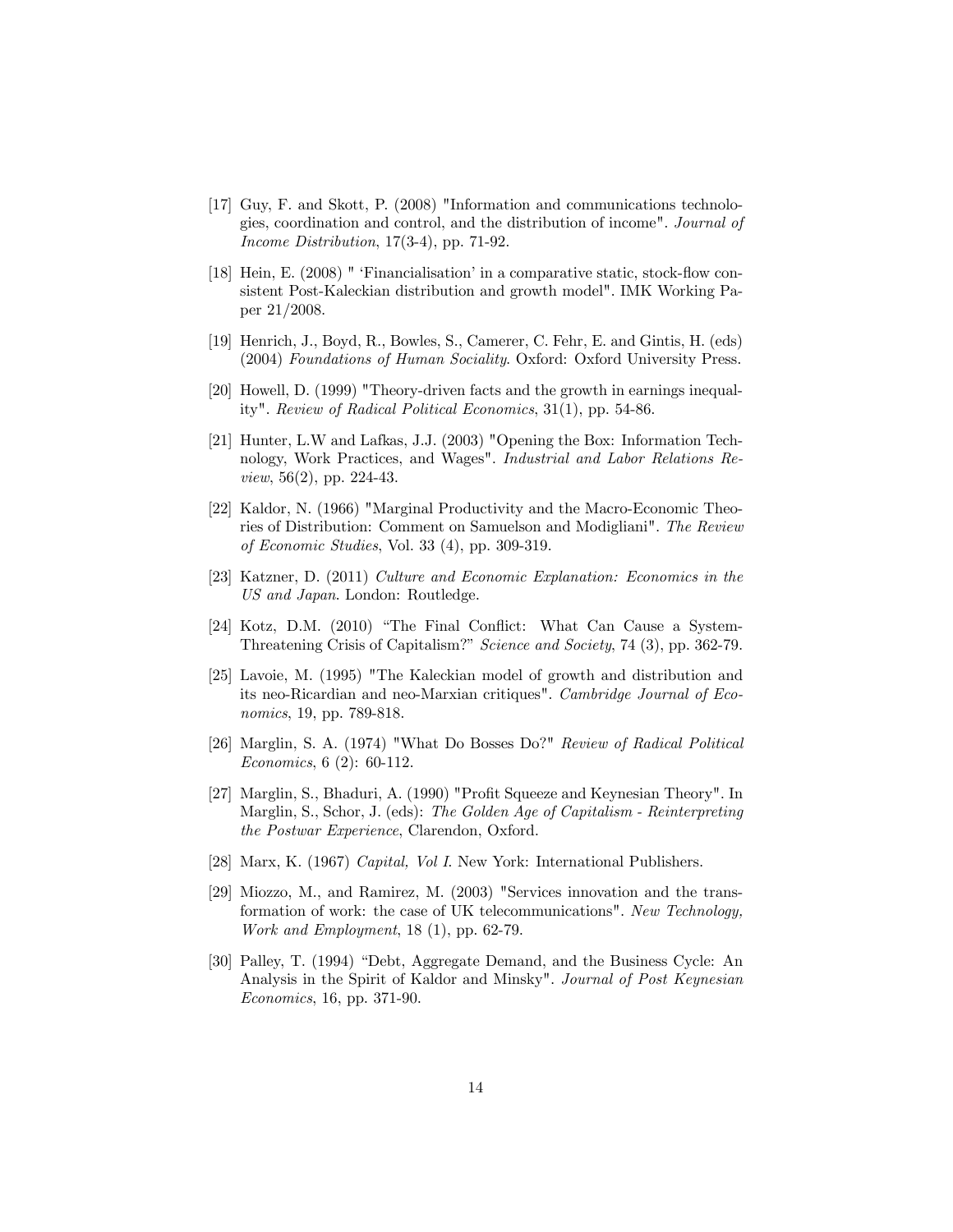- [31] Palley, T. (2007) "Financialization: What it is and Why it Matters". Working Papers wp153, Political Economy Research Institute, University of Massachusetts at Amherst.
- [32] Palley, T. (2010) "America's exhausted paradigm: macroeconomic causes of the financial crisis and great recession". New School Economic Review, Volume 4(1), pp. 15-43.
- [33] Rowthorn, B. (1981) "Demand, real wages and economic growth". Thames Papers in Political Economy.
- [34] Ryoo, S. (2010) "Long waves and short cycles in a model of endogenous financial fragility". Journal of Economic Behavior and Organization, 74(3), pp. 163-186.
- [35] Shapiro, M.D. (1989) "Assessing the Federal Reserve's Measures of Capacity and Utilization". Brookings Papers on Economic Activity, 1:1989, pp. 181-225.
- [36] Skott, P. (1981) "On the 'Kaldorian Saving Function". Kyklos, 34, pp. 563- 81
- [37] Skott, P. (1989) Conflict and Effective Demand in Economic Growth. Cambridge: Cambridge University Press.
- [38] Skott, P. (1994) "On the Modelling of Systemic Financial Fragility." In A.K. Dutt (ed.) New Directions in Analytical Political Economy, Edward Elgar, 1994, pp. 49-76.
- [39] Skott, P. (2011) "Increasing inequality and financial instability". Working Paper 2011-20.
- [40] Skott, P. (2012) "Theoretical and empirical shortcomings of the Kaleckian investment function". Metroeconomica, forthcoming (doi: 10.1111/j.1467- 999X.2010.04111.x).
- [41] Skott, P., and Guy, F. (2007) "A Model of Power-Biased Technological Change". Economics Letters, 95, pp. 124—131.
- [42] Skott, P. , Zipperer, B. (2010) "An empirical evaluation of three post-Keynesian models". Working Paper 2010-08,.University of Massachusetts Amherst.
- [43] Slonimczyk, F. and Skott, P. (2010) "Employment and distribution effects of the minimum wage". Working Paper 2010-03, University of Massachusetts Amherst.
- [44] Wisman J.D. and Baker, B. (2011) "Increasing inequality, inadequate demand, status, insecurity, ideology and the financial crisis of 2008". Working Paper 1-12-11, American University.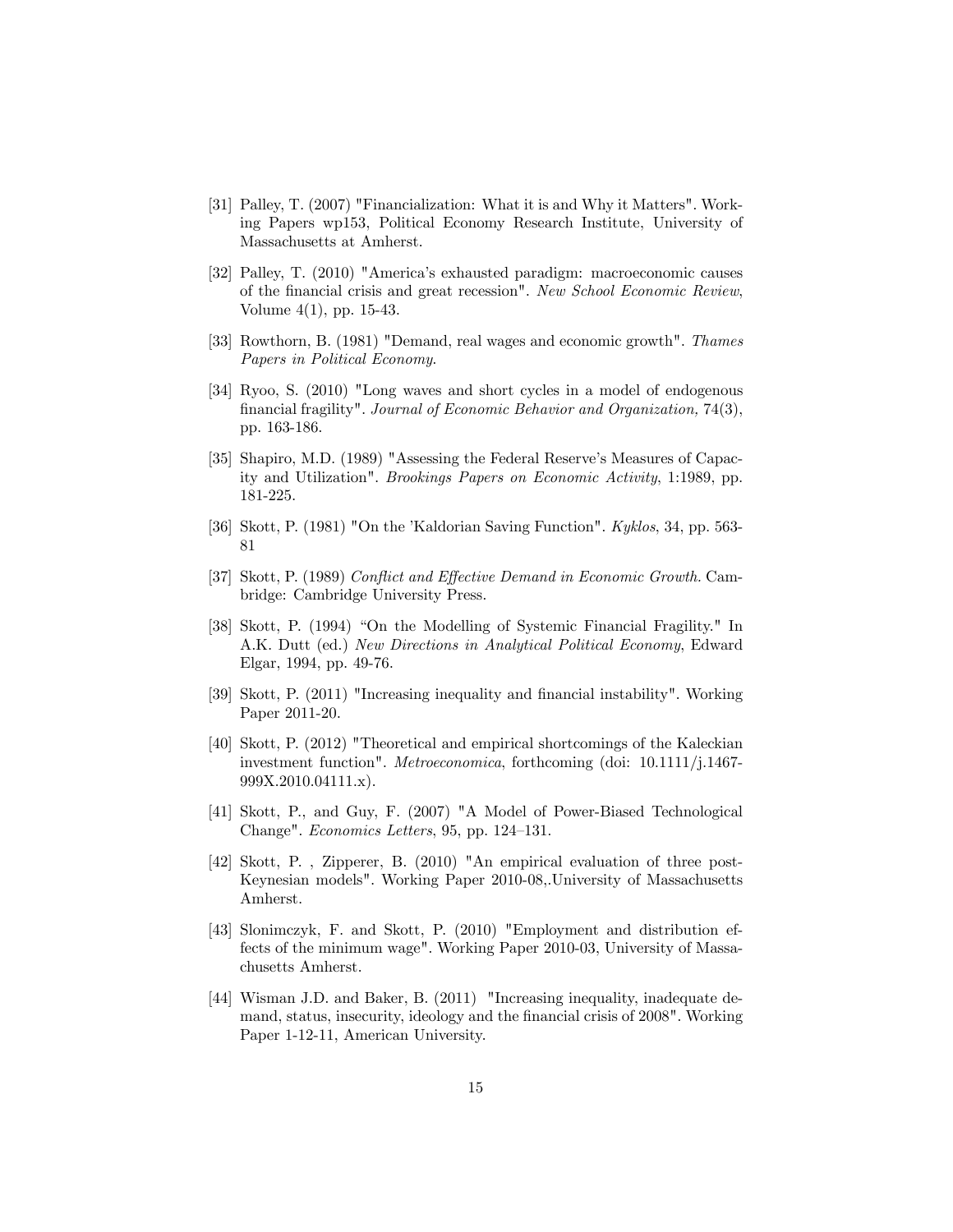[45] Wolff, R. (2010) "Crisis and distribution". New School Economic Review, 4 (1), pp. 44-49.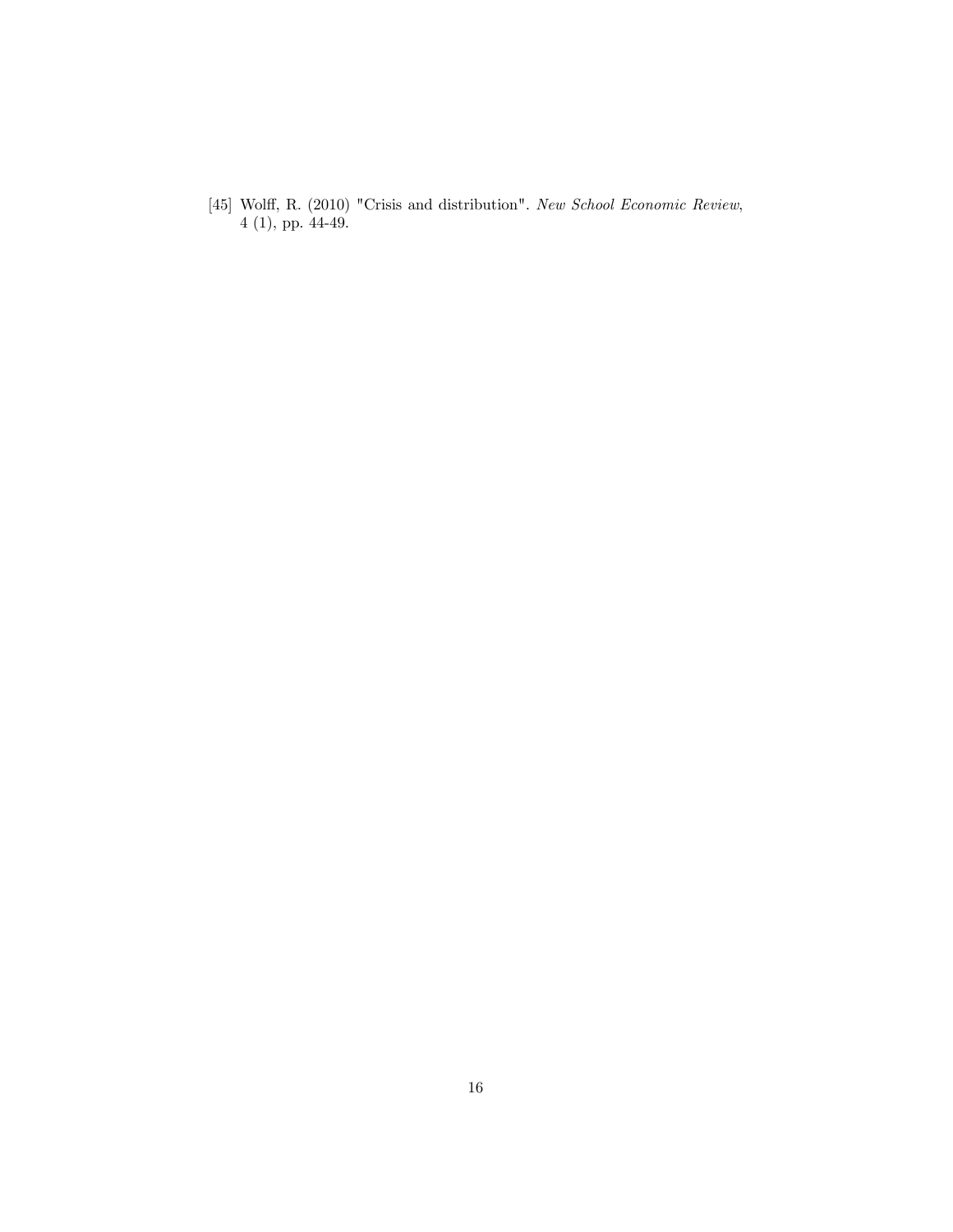

a: Level and growth of capacity



.

b: Utilization rate

Figure 1:. Industrial capacity and utilization in US Manufacturing; Standard Industrial Classification; seasonally adjusted. Data source: Federal Reserve (http://www.federalreserve.gov/releases/g17/).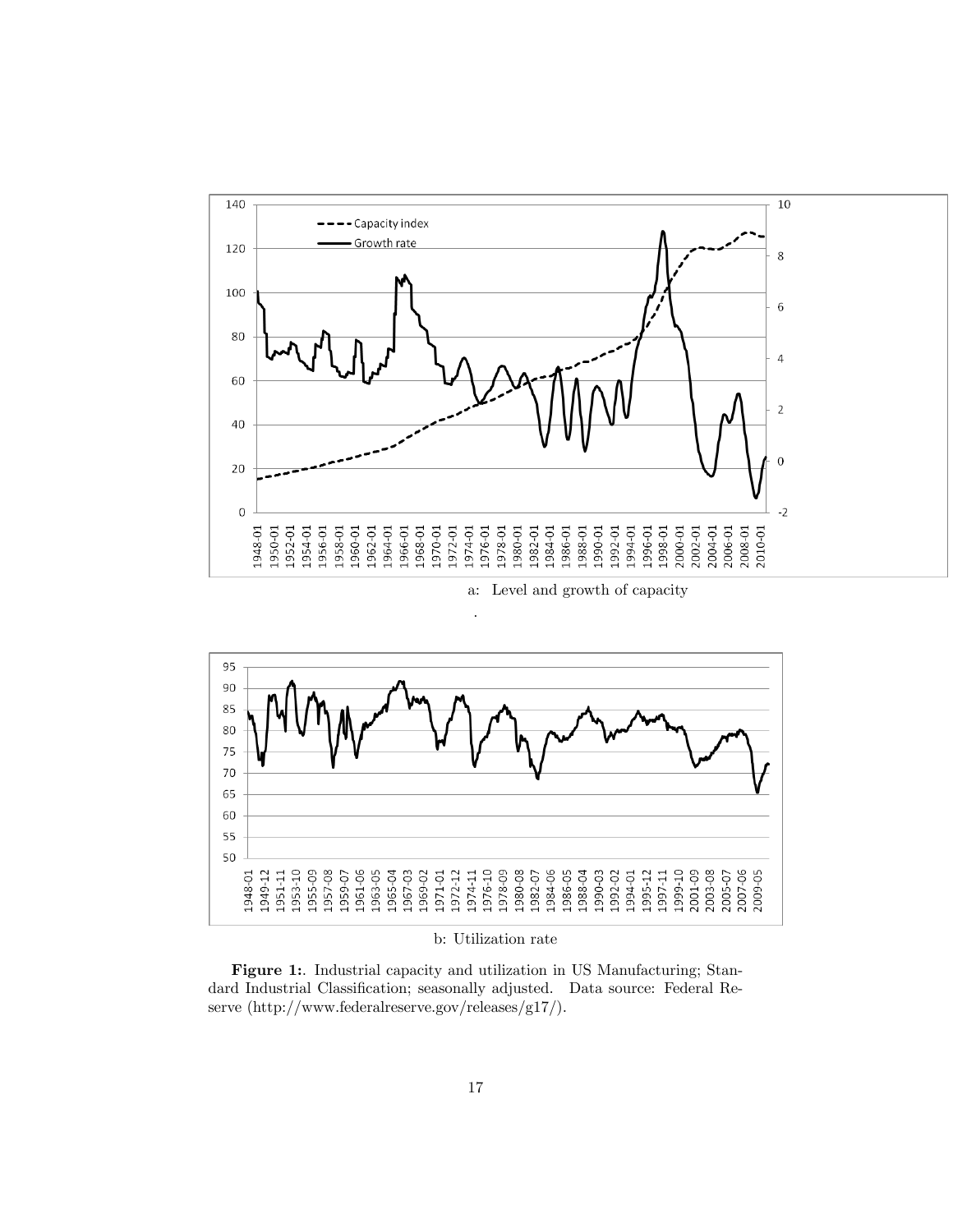

a: Level and growth of capacity



b: Utilization rate

Figure 2: Industrial capacity and utilization in "Computers, communications eq., and semiconductors" (NAICS = 3341,3342,334412-9); s.a. Data source: Federal Reserve (http://www.federalreserve.gov/releases/g17/).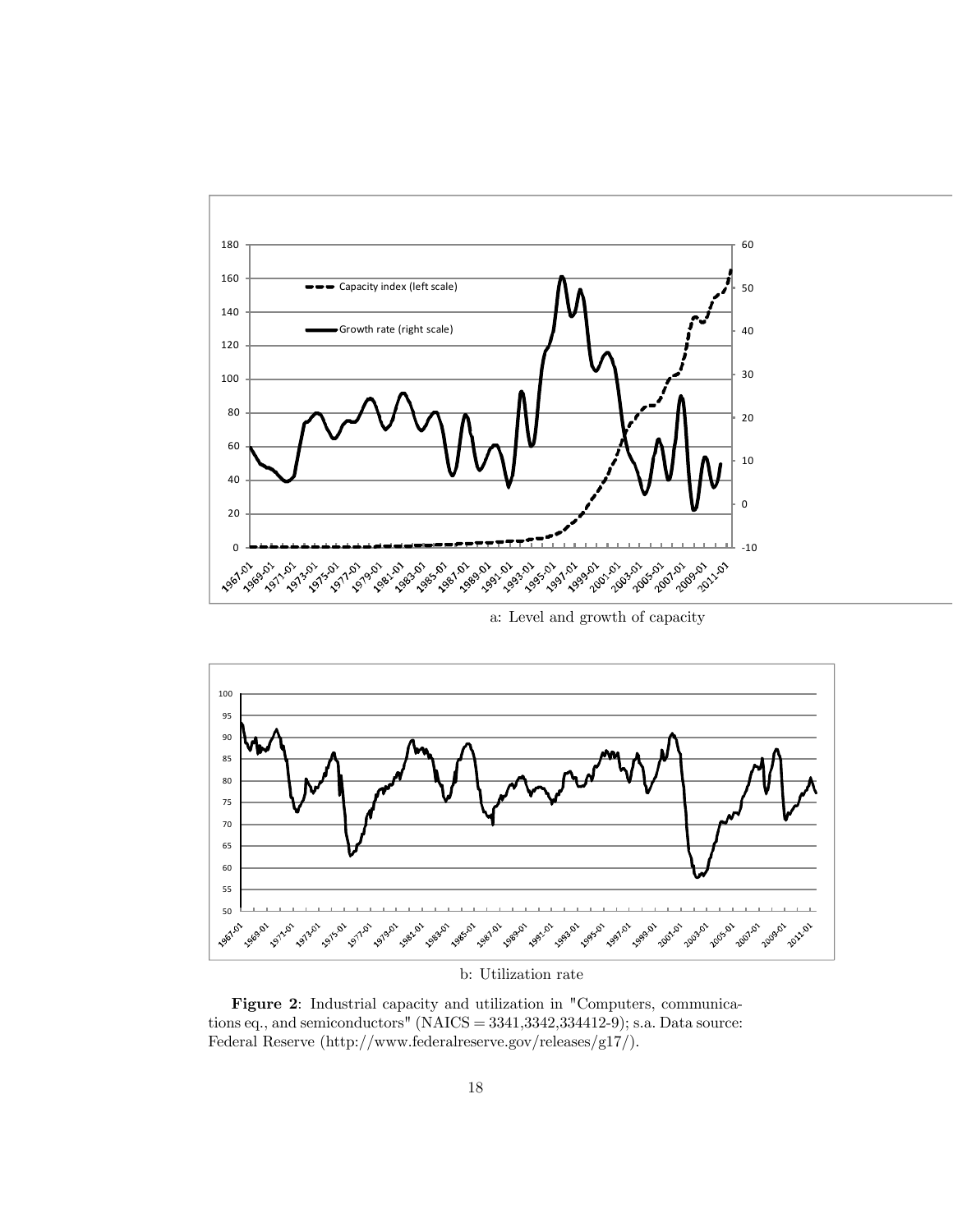

a: Level and growth of capacity



b: Utilization rate

Figure 3: Industrial capacity and utilization in "Iron and steel products" (NAICS = 3311,2); s.a. Data source: Federal Reserve (http://www.federalreserve.gov/releases/g17/).